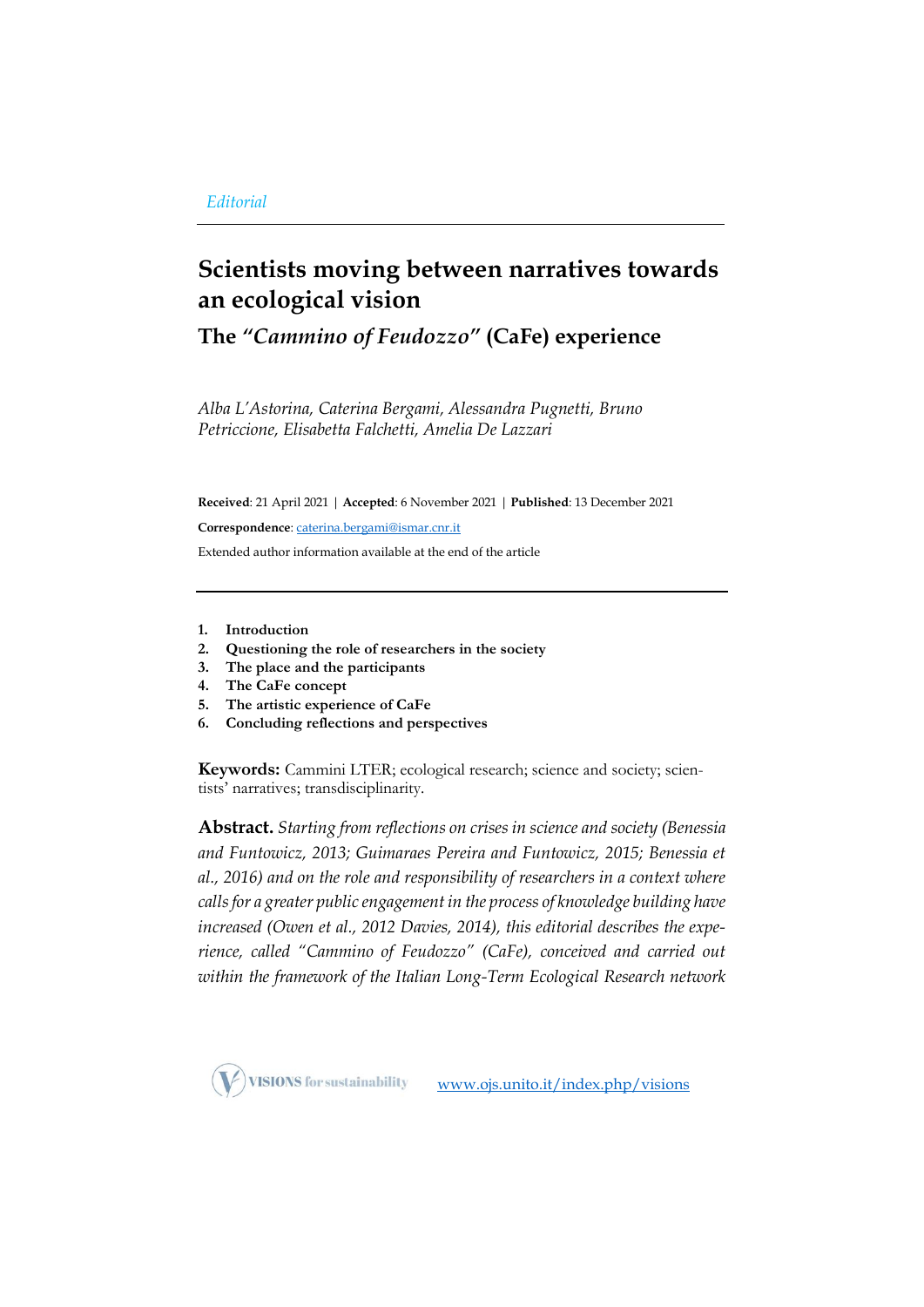*(LTER-Italy). CaFe is strictly connected with the informal and itinerant science communication initiative called "Cammini LTER", a series of trails (Cammini in Italian) followed since 2015 by LTER researchers, of which it maintains the name and the main vision. In particular, the researchers aimed at critically reflecting on whether and how different ways of understanding and describing the natural environment can have a constructive effect on their work and facilitate and reinforce their dialogue with society. We present the theoretical background and themes discussed during CaFe, with the aim of fostering debate among researchers from different disciplines and exploring other forms of description, knowledge, and interpretation of the natural world (e.g., artistic-aesthetic, philosophical, mythical). In this way, we introduce the special issue of Visions for Sustainability "Scientists moving between different narratives towards an ecological vision", which is dedicated to the perspectives proposed by the participants in the CaFe experience.* 

## **1. Introduction**

In recent decades, it has become increasingly clear that environmental and ecological crises and those affecting society, culture, ethics, policy, and economy are closely related (Lubchenko, 1998; Millennium Ecosystem Assessment, 2005; Benessia et al., 2016). In 2010, the Policy Statement adopted by the 3rd World Congress of United Cities and Local Government (UCLG, 2010) updated the Agenda 21 for Sustainable Development (United Nations, 1992), by adding the *cultural* dimension to the three main pillars (economic growth, social inclusion and environmental balance) already defined by the United Nations (UN), in order to adequately reflect the complexity of current society and its economic, climatic and ecological crises (EEA, 2021a). Culture is considered as what "ultimately shapes what we mean by development and determine how people act in the world". The UN Agenda 2030 for Sustainable Development attempts to further integrate in a balanced manner all the various dimensions within 17 [Sustainable](https://www.undp.org/content/undp/en/home/sustainable-development-goals.html)  [Development Goals](https://www.undp.org/content/undp/en/home/sustainable-development-goals.html) (SDG), designed to help face the interconnected and systemic crises of society and the environment (EEA, 2021b). The way human societies interact with their environment has consequences not only on ecosystems, but also on socio-cultural systems themselves and on human wellbeing, as well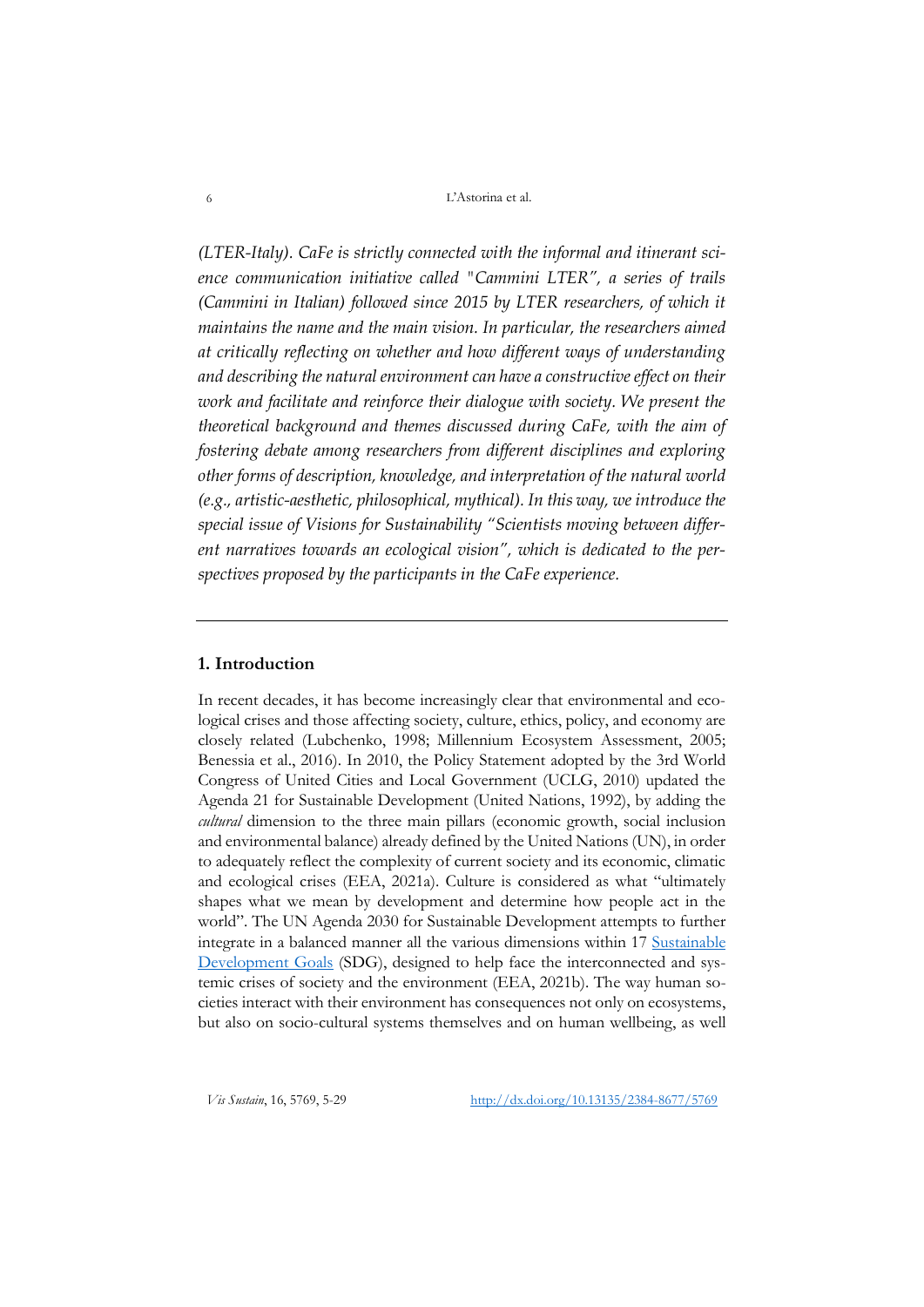as that of all other living species. For the purposes of this editorial, we leave aside detailed consideration of the dangers and paradoxes inherent in maintaining an apparently indissoluble link (at least for policy makers!) between sustainability and development and the consequent emphasis on economic growth. Suffice to say that all the crises we face are symptoms of the same problem: our prevalent model of production and consumption, apparently driven by the unique goal of creating a growing economy, independent of nature, which is destabilizing all the ecosystems that sustain life (EEA, 2021 a; EEA, 2021 b; Giampietro, 2021), as demonstrated, for example, by the sixth mass extinction of species and by increasing climate change (IPBES, 2019; IPCC, 2021).

In this context, calls have risen for a cultural shift, open to multi-, inter-, and transdisciplinary<sup>1</sup> approaches to research, and for a greater public engagement by scientists. Researchers are encouraged to go beyond mere knowledge production or the communication of scientific results and to engage in dialogue with a heterogeneity of audiences (Irwin, 2008; Owen et al., 2012; Davies, 2014). The European "Science and/in/with and for society" (SWAFS) Program and the Responsible Research and Innovation (RRI), challenge scientists' modus operandi, asking researchers to do "science with and for society" and to develop a critical "reflexive, anticipatory, responsive and inclusive attitude" considering the potential societal impacts of technoscientific innovation (Owen 2011). Although the new "epistemology of the European identity", defining the relationship between science, society, and policy (Tallacchini, 2012), requires a full integration of all social actors in the co-construction of knowledge for society, researchers still often consider their public engagement as "peripheral activities" (Glerup, Davies and Horst, 2017), without direct value for them (Meijer et al., 2016). Most researchers often feel "under pressure", considering themselves scarcely trained or motivated to engage in dialogue outside their disciplinary scientific community (L'Astorina and Di Fiore, 2017; 2018).

However, efforts to respond to transformations taking place in science, society, environment, and culture and to the new roles attributed to all actors are increasing, and scientists are starting to reflect on their research and communication practices, opening up to different visions and narratives (Wittmayer et al., 2019).

<sup>&</sup>lt;sup>1</sup> "Transdisciplinarity goes a step further. It lays claim not to the cultivation of the various disciplines (multidisciplinarity) but to an opening up to 'something' (ineffable and indefinable) that intersects and surpasses each specific discipline" (Panikkar, 2018)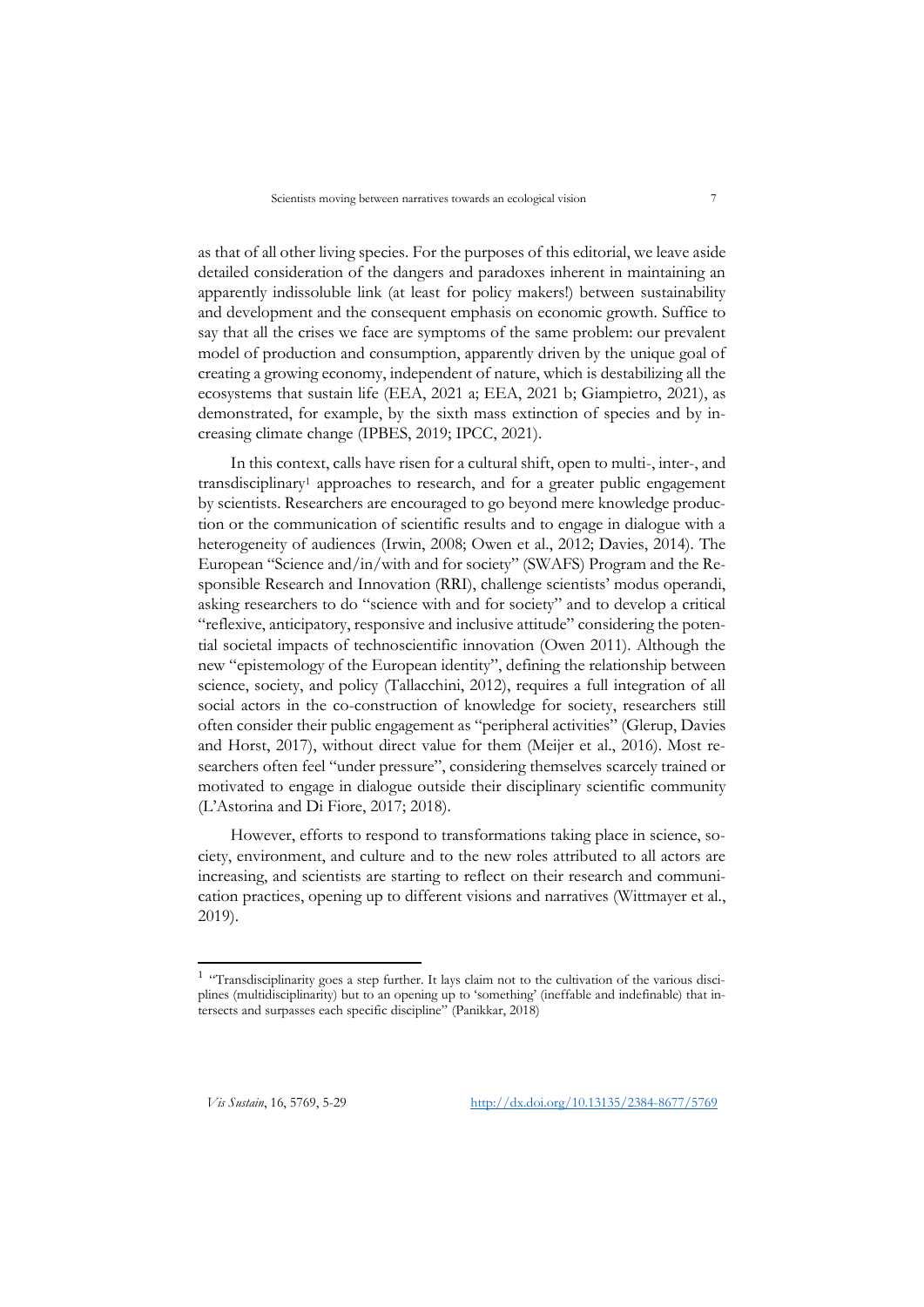In what follows, we aim to present and discuss a recent experience, called "Cammino of Feudozzo" (CaFe), conceived and carried out within the frame of the Italian Long-Term Ecological Research network (LTER-Italy) (Box 1), with the purpose of fostering debate between researchers from different disciplines and to explore other forms of narration, description, knowledge and interpretation of the natural world (e.g. artistic-aesthetic, philosophical, mythical).

# *BOX 1 - The LTER Networks*

The Italian Long Term Ecological Research Network (LTER-Italy) is one of the 26 national networks of the [European LTER Network](https://elter-ri.eu/) (LTER-Europe), which comprises more than 400 research sites. It is also part of th[e International LTER](https://www.ilter.network/)  [Network](https://www.ilter.network/) (ILTER), distributed in 39 countries over five continents. The principal aim of LTER is understanding, analysing and monitoring changes in ecosystem patterns and processes over extended periods of time, typically decades. At LTER sites, approaches and interpretations of on-going ecological processes are developed (Mirtl et al., 2018; Mollenhauer et al., 2018), also with the aim of creating a legacy of well-designed and documented knowledge for future generations.

LTER-Italy network was established in 2006 and currently consists of 79 research sites, organized in 25 parent sites (i.e., made by multiple research sites), managed and coordinated by public research institutions, universities, and environmental agencies. The sites represent the main ecosystem typologies of Italy: they include terrestrial, freshwater, transitional and coastal marine environments, giving the network a marked interdisciplinary brand.

CaFe is strictly connected with the informal and itinerant science communication initiative called "Cammini LTER" (D'Alelio, 2016; Bergami et al., 2018; L'Astorina et al., 2018a; Pugnetti et al., 2019), a series of trails ("Cammini" in Italian) carried out since 2015 by LTER researchers, of which it maintains the name and the main vision (Box 2). In particular, LTER researchers in CaFe aimed at critically reflecting on whether and how different ways of understanding and describing the natural environment can have a constructive effect on their work and facilitate and reinforce their dialogue with society.

*Vis Sustain*, 16, 5769, 5-29 [http://dx.doi.org/10.13135/2384-8677/5](http://dx.doi.org/10.13135/2384-8677/)769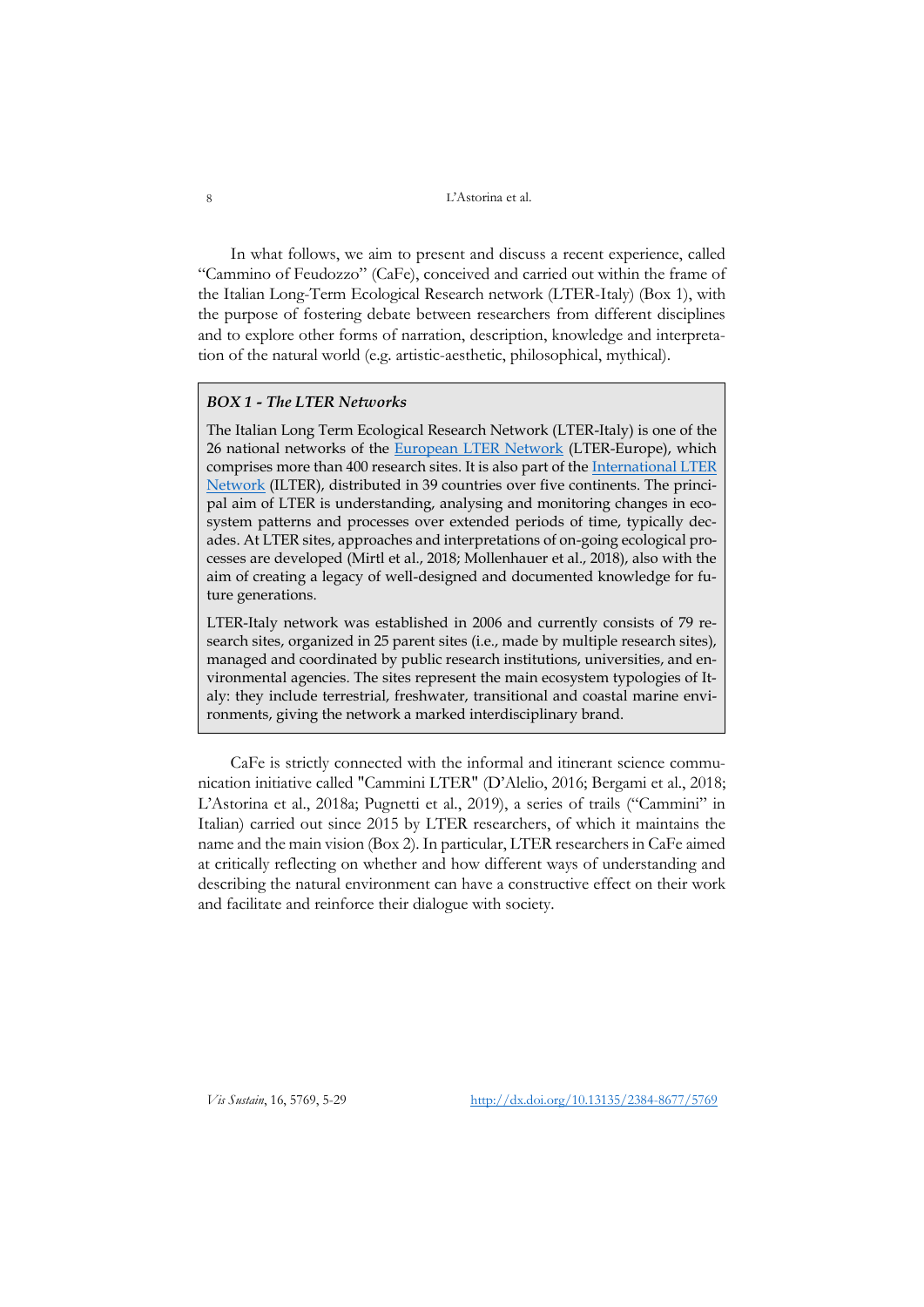## *BOX 2 - The Cammini initiative*

LTER-Italy researchers planned and realized, from 2015 to 2019, the informal science-communication initiative called Cammini (Trails in Italian) LTER (D'Alelio et al., 2016; Bergami et al., 2018; L'Astorina et al., 2018a; Pugnetti et al., 2019). The initial motivation of Cammini LTER was the necessity of raising awareness on ecological issues, making the public more familiar with the different LTER ecosystems and with the LTER vision and aims, and to share the passion that binds the researchers to the objects of their studies. During Cammini, researchers walked, cycled and kayaked along itineraries, which connected two or more LTER sites, creating a physical and visible movement of researchers towards and with citizens, sharing informal events and communication activities, in close relationship and cooperation with the territories crossed, which were quite heterogeneous in size (from big towns to small villages) and audiences (from school children to elderly people, from lay people to territorial managers, such as foresters, ecological and alpine guards, local environmental associations). Thirteen trails were realized in five years and the initiatives realized during the trails covered most of the communication typologies mentioned in the literature (Bergami et al., 2018; L'Astorina et al., 2018b; Pugnetti et al., 2019). Cammini are inspired by an ancient tradition that perceives walking as a privileged way not only to observe the landscape but to access themselves, others and nature from a different perspective (Solnit, 2000), overcoming barriers that we are often unaware of, and reinforcing the connection with the natural environment (Maturana and Varela, 1998; Varela et al., 1991).

In the Cammini, traditional (e.g., press releases, public conferences, tweets and post on the social networks, reports on blogs) and experimental (e.g., sharing of the LTER activities at the sites, with samplings of the different ecosystems' components and microscopy sessions of plankton and benthos) activities were carried out, aiming at highlighting the relevance of LTER in the territories crossed and the role of the institutions involved. Besides more traditional communication initiatives, more participative and inclusive ones were designed and performed, such as citizen science (Criscuolo et al., 2018a, 2018b), Bioblitz (Petriccione, 2018) and the Sea Futuring Tours (L'Astorina et al., 2018c; L'Astorina et al., 2021). In these contexts, communicating ecology becomes an opportunity to build strong relationships with local actors, sharing different perspectives and ideas of the future on the territory or environment, inspired by the post-normal science approach (Funtowicz and Ravetz 1993).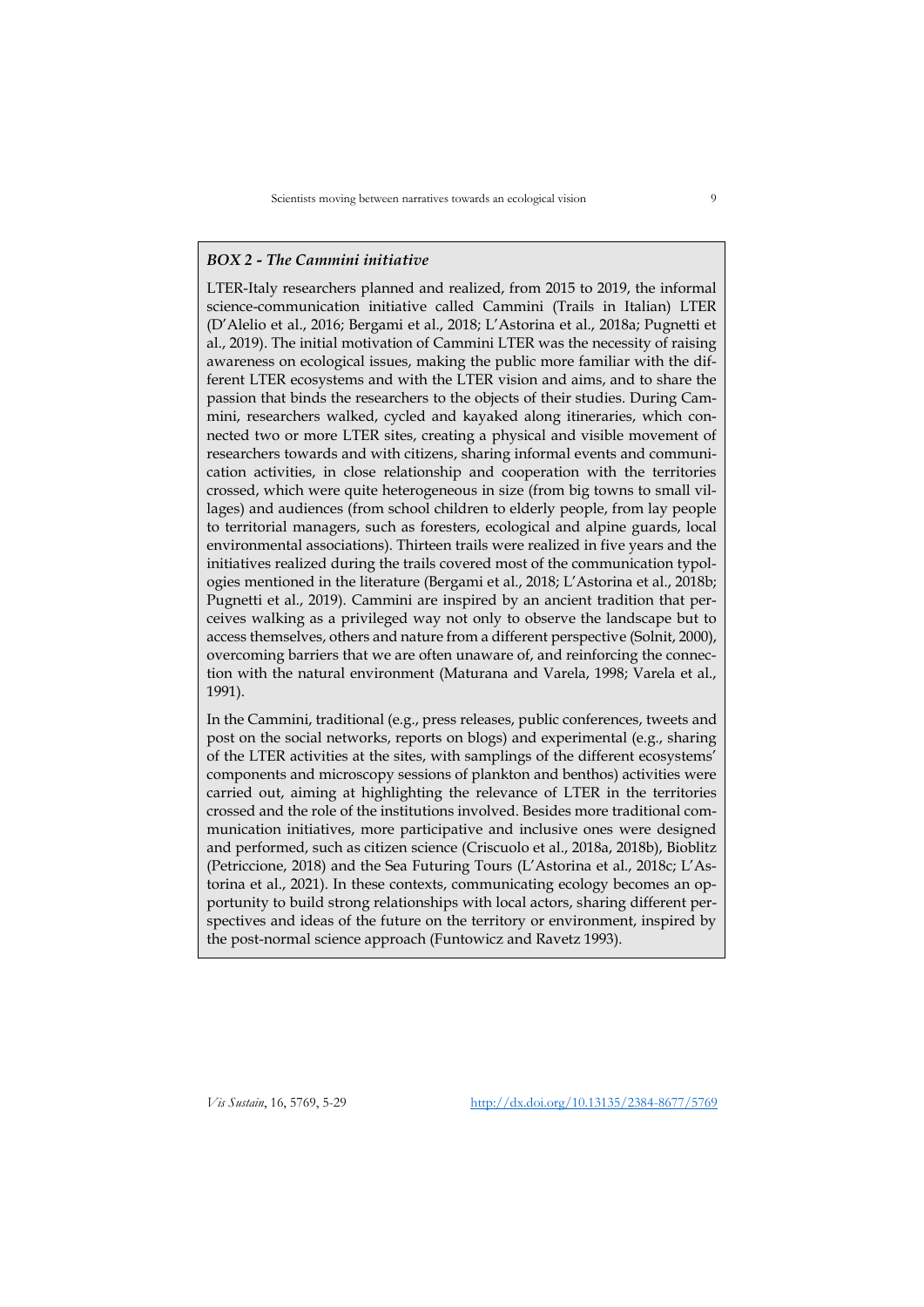#### **2. Questioning the role of researchers in the society**

Despite several attempts to shift from a Public Understanding of Science (PUS) attitude, based on the idea of filling the "deficit" of knowledge in the public as both the problem and the solution to societal conflicts on controversial issues (Nisbet and Scheufele, 2009), towards a wider Public Engagement with Science and Technology (PEST), the dialogue between scientists and the public is still rare, weak, and frequently distrusted by scientists (Bucchi, 2008; L'Astorina, 2021). The researchers' modus operandi is mainly focused on improving public consensus about scientific research and science reliability, rather than on the dialogue and co-construction of knowledge with society (Avveduto et al., 2012). The development of digital technologies, with the diffusion of the interactive web and of social media represented a major factor of challenge for scientists, as well as offering opportunities to explore mutual exchanges.

To explore the motivations and visions that drive Italian researchers in activities addressed to a wide audience, a series of surveys on public communication and engagement of the scientific network of the National Research Council (CNR) of Italy has been conducted, starting from 2008 (L'Astorina, 2011; Valente et al., 2011, L'Astorina et al., 2013). The results have shown a heterogeneous picture of attitudes, ranging from perceptions of duty to necessity, from usefulness to pleasure in engaging with the public. In some responses to the surveys - especially from researchers involved in ecological and environmental studies - a peculiar interest in a local dimension of communication emerged. In this context, where scientists personally interact with small groups of participants in informal settings (e.g. museums, natural environments), the relationship becomes most direct and is perceived as most meaningful. In local initiatives, participants do not only share the results of research but also emotions, such as the passion that motivates them in their work and binds them to the territory they study. However, these activities are very demanding in terms of time and resources and, especially in the Italian context, they still have low importance in the evaluation of the scientific activity of researchers, also because measuring their complex outcomes and impact is difficult (Jensen, 2014).

In the last 10 years, the opportunities for the scientific network to collaborate with different actors have multiplied and growing examples of participatory research experiences in which scientists work alongside non-scientists in the resolution of concrete problems are being promoted worldwide, changing the cultural attitude of all participants (Giatti, 2019; Kjellström and Mitchell, 2019).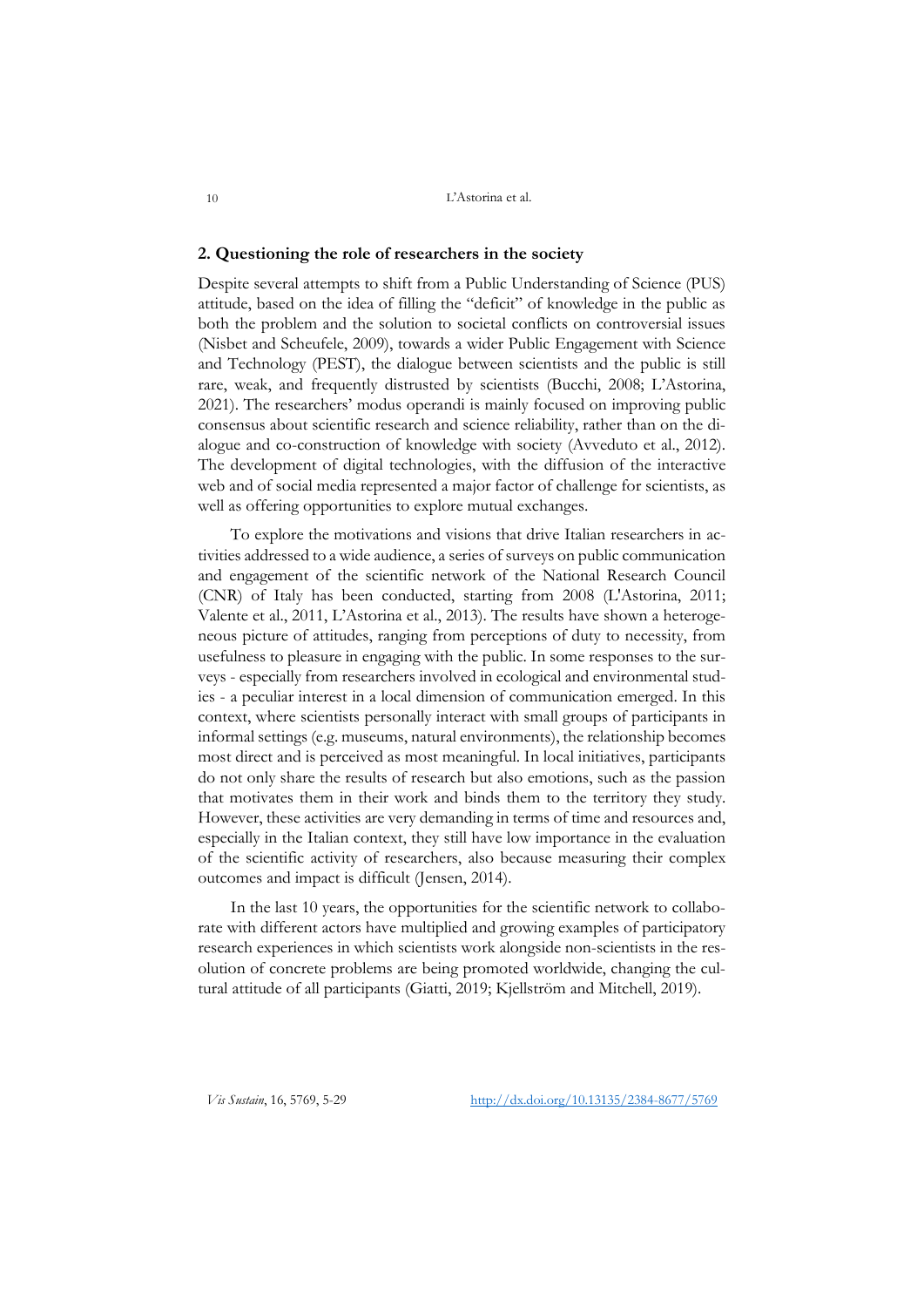Within this broad context, ecology (the branch of science which studies the interrelationships of organisms and their environments, in the complex interplay of functions and processes, information cycling, cooperative and competitive dynamics) must play a crucial role in a world of rapid change, characterized by socio-ecological conflicts, mainly generated by the prevalent economic model (Benessia and Funtowicz, 2013; EAA, 2021 a and b). Research in ecology has recently shifted towards a socio-ecological approach, where not only environmental but also social and cultural dimensions are considered (Haberl et al., 2006). Researchers in ecology are challenged to act as complex - multidimensional and multi-, inter- and transdisciplinary - professionals in the way they observe and study nature and the environment and to help establish a sustainable and responsible relation with the environment, also through engaging in dialogues with society.

Indeed, ecology is increasingly asserting itself as a way of thinking and being, not only as a scientific approach to describe the environment: "ecological living" is associated with values, ideas, habits, cares, activities, interests, green visions, as well as alternative ways of consuming and/or managing natural resources. Ecological vision is also identifiable in different knowledge practices and forms of culture. In order to embrace this vision and to disentangle complex and wicked global socio-ecological challenges, interdisciplinary research and collaboration are essential (Kelly et al., 2019).

The Cammini LTER initiative (D'Alelio et al., 2016; Bergami et al., 2018; L'Astorina et al., 2018a; Pugnetti et al., 2019) originated from questioning about the ecological researchers' roles and responsibilities (L'Astorina and Di Fiore, 2018; L'Astorina et al. 2018a, 2018b), and therefore implicitly also about their training. This is generally centered only on the construction of specific disciplinary, technical, procedural, and even managerial competencies, not including transversal and soft skills or the exploration of alternative narratives and languages. Moving along alternative pathways is now a recognized research method, allowing participants to make connections between ideas and context, then translated in the ways language is used (Springgay and Truman, 2019). In Cammini LTER we used walking as a process of research, engaging thinking and doing together in an active interpretation of the world (Gray and Colucci Gray, 2018). The aim is to address especially the difficulties for researchers in engaging in social dialogue and sharing goals and significant knowledge with lay people.

Aware of the need for a cultural change, which could lead to involving both scientists and citizens in the care and responsibility for the territory where they live and work (L'Astorina et al., 2018a), some researchers involved in Cammini,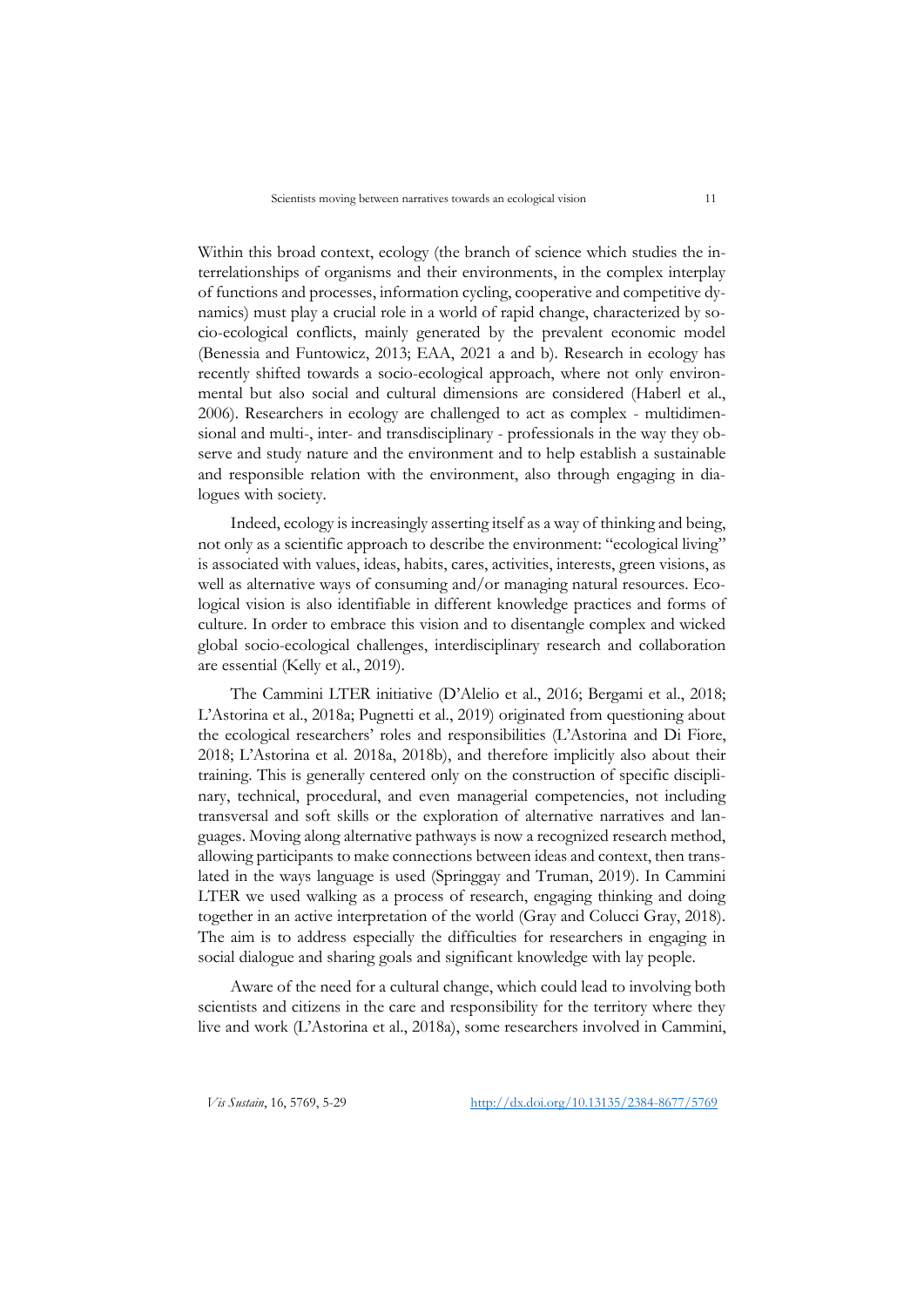while trying to open up to and explore new ways to strengthen their dialogue with society, left behind, not only symbolically, the comfort zone they were used to (e.g. the desks, the laboratories, the mental schemes, the thematic congresses). This allowed them to experiment informal and unmediated modes of communication (**Table 1**), activating empathy with the people and places and overcoming the sense of separation and distance that often characterizes the relationships between science and society (L'Astorina et al., 2018a; Pugnetti, 2020).

The concept and practice of Cammini LTER, together with the different motivations of scientists participating in the initiative, have been explored and described in a previous issue of this journal (L'Astorina et al, 2018a). The aim of this special issue "Scientists moving between different narratives towards an ecological vision", dedicated to the perspectives proposed by the participants in the CaFe experience, is not only to provide a documentation of the experience, but also to offer a model of methodological experimentation, crossing defined and safe boundaries and exploring perspectives that expand the visions, objectives and practices of scientific research, through dialogues across different perspectives and understandings of the world. The issue presents the set of experiences, comprising workshops, talks, practical sessions and theatre performances, realized during the CaFe.

CaFe was initially conceived during informal discussions and brainstorming among researchers working in LTER and in other socio-ecological contexts, as an expression of a personal need of self-driven professional learning, which could allow exploration of the dimensions of their action and of their world interpretation, and of their willingness to open their minds to other narratives and languages. In particular, it is the outcome of the crossroads of paths travelled in different contexts by the authors of the present paper, each having a different background and being motivated by different questions (Falchetti and Utzeri, 2013; Pugnetti, 2020; Guida and Falchetti, 2021; L'Astorina et al., 2021). They came together in Vicenza, in an informal meeting during the 23rd Congress of the Italian Association of Naturalistic Museums, where the experience of Cammini LTER was presented in a plenary lecture (Pugnetti et al., 2019). CaFe was elaborated and planned involving players with different disciplinary and artistic fields and interests (**Table 1**) with the aim of exploring relationships with Nature in an inter- and transdisciplinary vision. Participants were invited to go beyond their own disciplinary boundaries and languages, and to explore a broader idea of Nature that includes philosophical, ethical, emotional and spiritual, as well as scientific, dimensions (Esbjörn-Hargens and Zimmermann, 2009; Dhiman and Marques, 2016; Wamsler and Brink, 2018; Konig et al., 2021).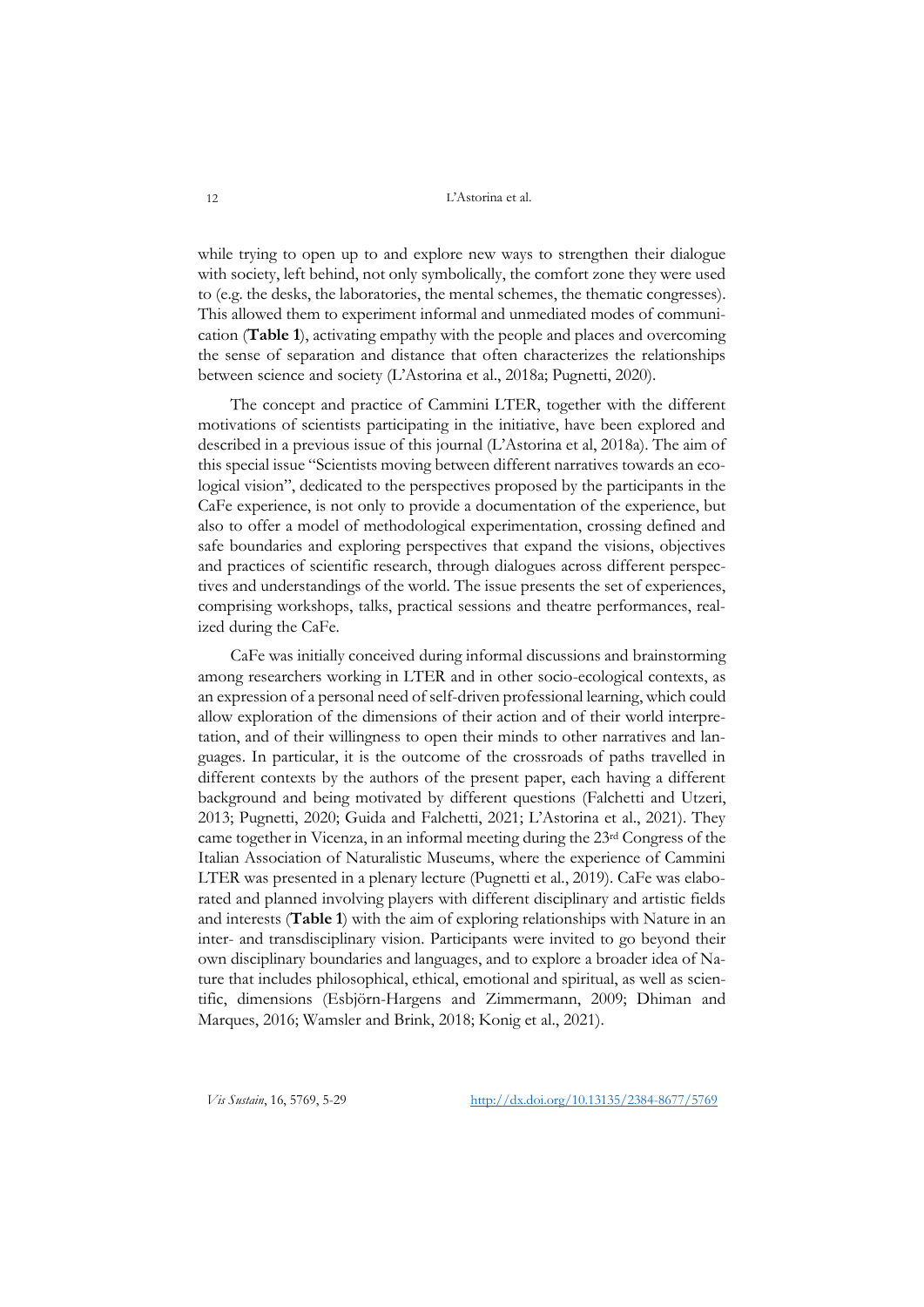## **3. The place and the participants**

The CaFe initiative owes its name to the Cammini LTER (see Box 2), which we wished to recall in order to emphasize the continuity between these experiences, and from the place where it took place, the "Foresta Demaniale Feudozzo e Azienda Sperimentale La Torre" (Castel di Sangro, AQ, Italy), managed by the local department of Carabinieri per la Biodiversità. The location was ideal for our purposes: a natural, inspiring, "pure", quiet, environment, able to host an experience aiming at triggering or recalling natural suggestions and fascinations.

CaFe was held in September 2019 and lasted five days. It was organized by researchers from different disciplinary and artistic areas (Table 1), who proposed experiences and knowledge pathways for activating new interests, attitudes, openings, and relationships within the group involved and with the surrounding natural environment, thus opening to reflections on new ways of doing and communicating ecological research.

The Public Forest "Feudozzo" (**Figure 1**) is part of a large woodland complex between the Abruzzo and Molise regions, near the Man and Biosphere (MAB) National Reserve Montedimezzo. The forest, which covers an area of about 360 ha, between 900 and 1300 metres above sea level, consists mainly of Turkey oak (*Quercus cerris*) and beech (*Fagus sylvatica*). The fauna is characterized also by the presence of endangered species such as the Marsican brown bear (*Ursus arctos* subsp. *marsicanus*) and the wolf (*Canis lupus*). The flora is rich in rare, endemic and protected species. The forest forms a single entity with the land and structures of the Centre "La Torre di Feudozzo", which occupies an area of approximately 110 ha, and is well-known for the breeding of rare-breed horses (Salernitana and Persana breeds).

Of the fifteen participants, nine were recruited through a call launched by the LTER-Italy Coordination Committee and Secretariat, among the LTER site managers, extended to co-workers and collaborators, four were researchers working in the LTER-Italy sites with different roles (e.g. national network coordinator, research site manager, collaborators), three were researchers not directly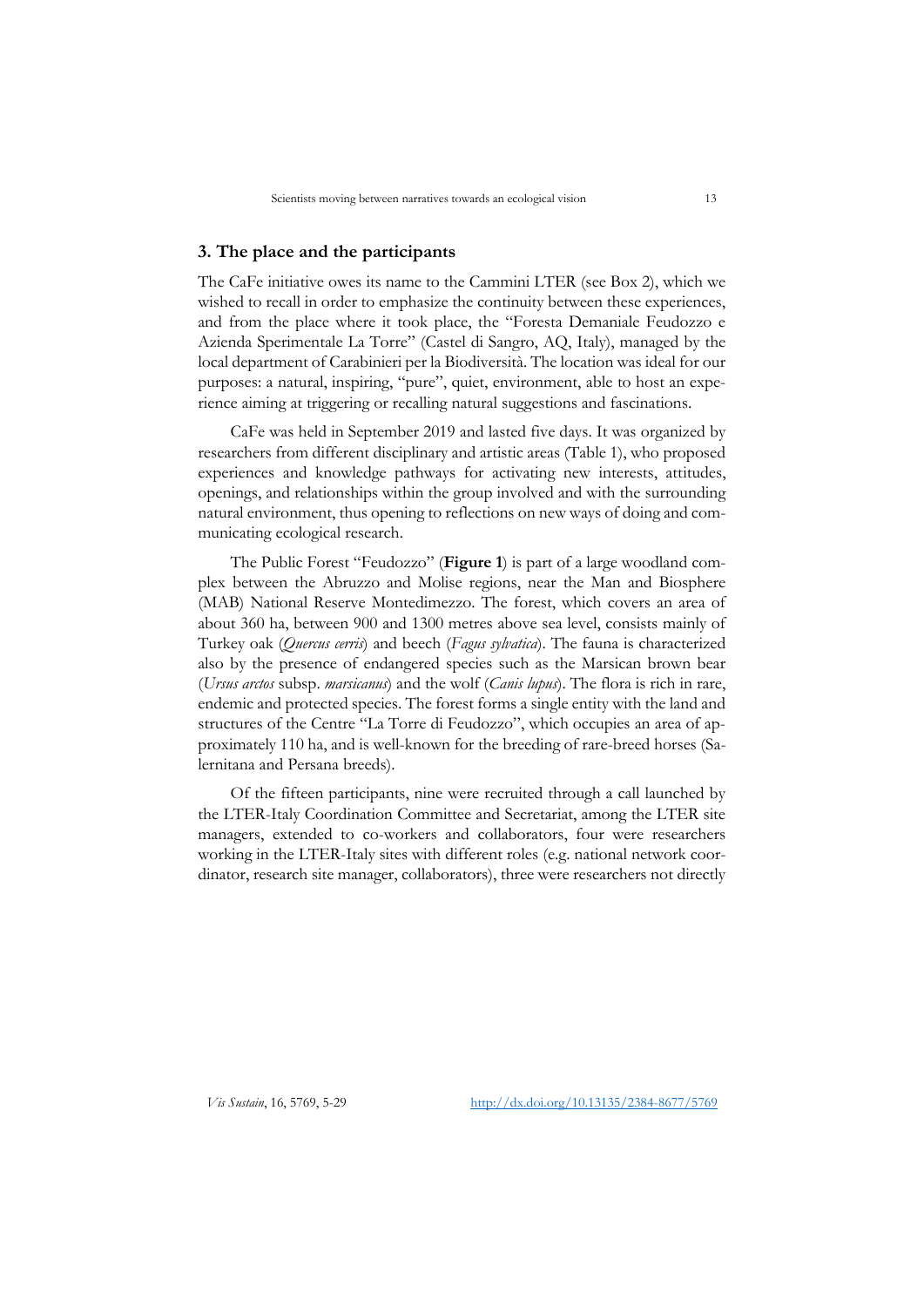

**Figure 1**. Foresta Demaniale Feudozzo e Azienda Sperimentale La Torre. (Photo credit: Amelia De Lazzari)

involved in LTER, and two were environmental guides, who also worked at some LTER sites. Six participants were researchers from LTER-Italy representing the organizing group, who selected and planned the activities, together with the practitioners from other disciplinary areas, and took part actively in the experience (**Figure 2**).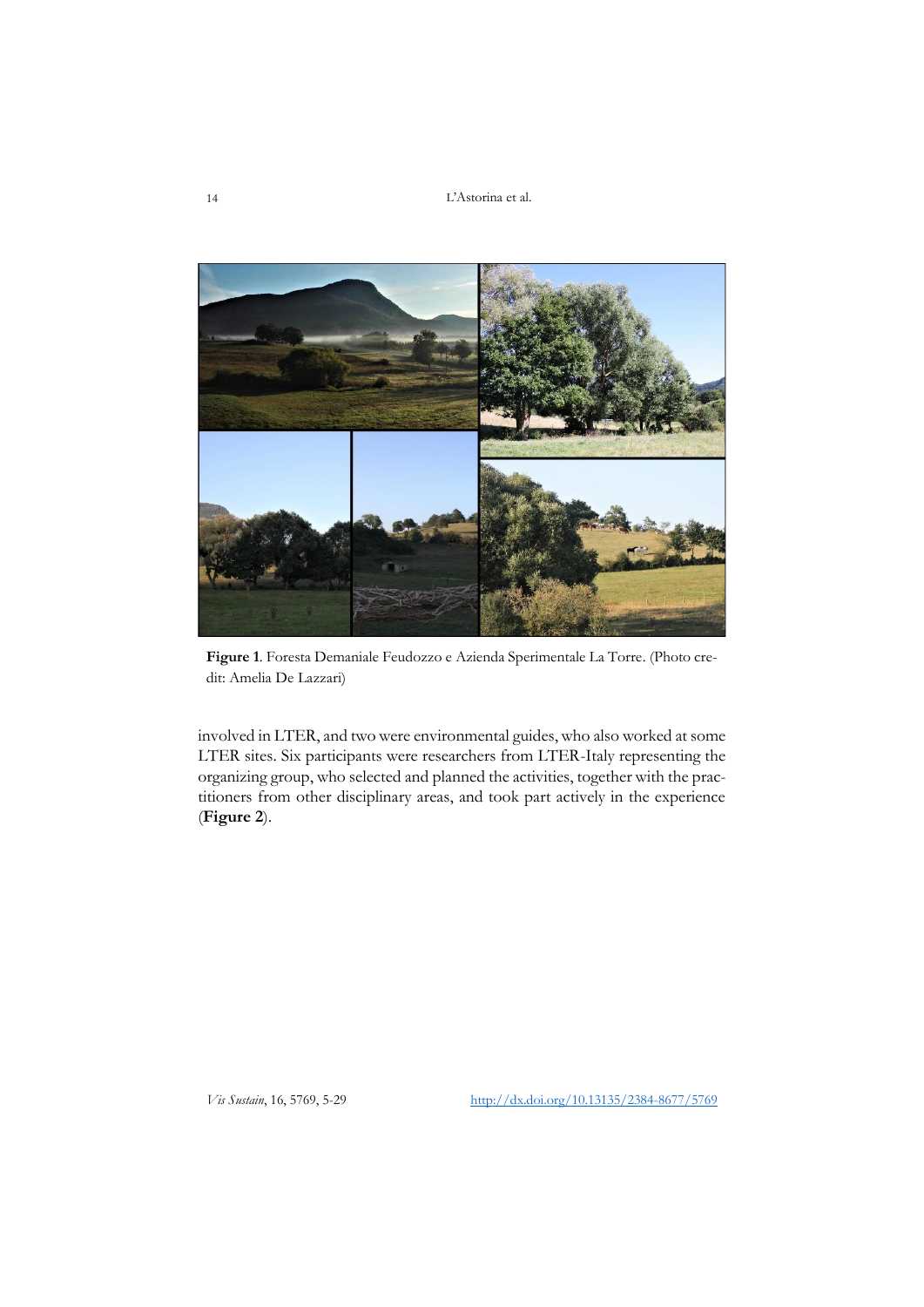

Figure 2. The participants in the CaFe engaged in different activities during the fiveday experience (Photo credits: Sarah Gregg and Amelia De Lazzari)

Input for workshops, seminars and talks was provided by actors, epistemologists, photographers, scientists from various disciplines (Table 1), who furnished different viewpoints for investigating, interpreting and describing the natural environment.

All the participants explored together the main questions posed, which emerged out of the previous editions of Cammini LTER, through experiential activities held mainly in the field. The questions can be summarized as follow:

- How can researchers integrate scientific perspectives with other forms of description, knowledge, and interpretation of the world, such as artistic-aesthetic, philosophical or mythical?
- What can they learn from different narratives, expressive forms and cultures and how can these contribute to strengthen their relationship with society and Nature?
- How can researchers learn to dialogue with knowledge and perspectives from "non-experts"?
- What is the role of emotional approaches, which are considered by the neurosciences pivotal in building knowledge and responsible relationships with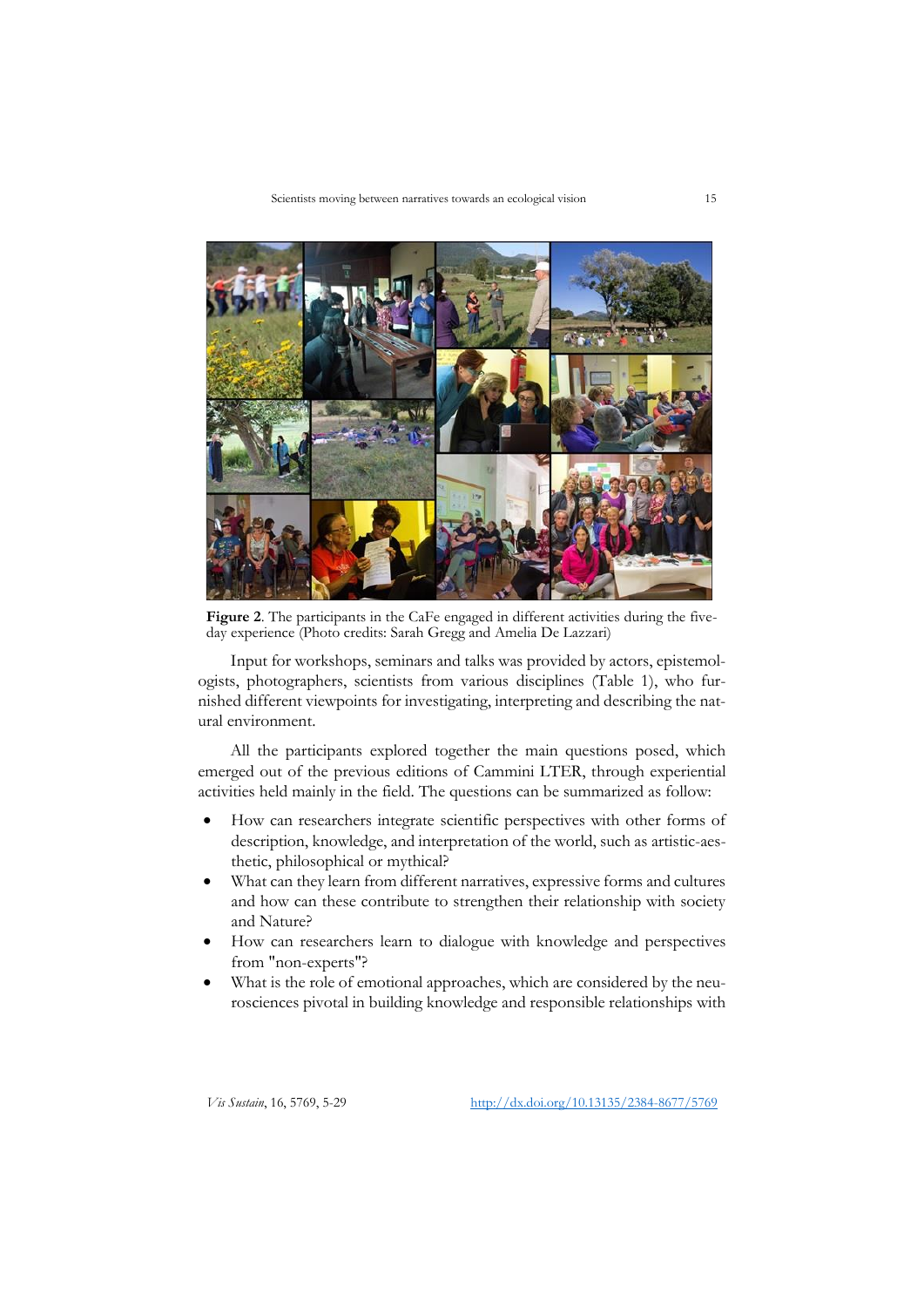the natural environment and society (Panksepp, 2004; Panksepp and Biven, 2012)?

**Table 1**. The main research topics of the researchers who provided input and the activities they conducted.

| Researcher                                                                                      | Research topic                                                                                                                                | Contribution in the<br>Feudozzo experience                                                                                                     |
|-------------------------------------------------------------------------------------------------|-----------------------------------------------------------------------------------------------------------------------------------------------|------------------------------------------------------------------------------------------------------------------------------------------------|
| Giuseppe Barbiero<br>University of Valle d'Aosta                                                | Affective ecology, mindful-<br>ness, biophilia, sustainabil-<br>1ty                                                                           | Talks: affective ecology and<br>biophilia<br>Workshop: green mindfulness                                                                       |
| Sista Bramini<br>O'Thiasos Teatro Natura                                                        | Science, myth and Nature                                                                                                                      | Workshops on sensorial per-<br>ception of Nature<br>Theatre performance: "Tempeste<br>- Trilogia della rinascita"                              |
| Alice Benessia<br>Pianpicollo Selvatico, Center for<br>Research in the Arts and the<br>Sciences | Physics, epistemology, vis-<br>ual arts                                                                                                       | Talk: reflections on the quality<br>of research<br>Photography workshop                                                                        |
| <b>Bruno D'Amicis</b>                                                                           | Wildlife photography                                                                                                                          | Talk and practical session: dif-<br>ferent perspectives on ecology<br>and how to use photography as<br>a tool for discovery and educa-<br>tion |
| Roberta Latini<br>Abruzzo National Park,<br>Scientific Service                                  | Zoology                                                                                                                                       | Sensory theatrical experience:<br>"Io lupo: the wolf tells its own<br>story"                                                                   |
| Alessandra Isidoro<br>Abruzzo Mindfulness                                                       | Sociology, mindfulness, ha-<br>tha yoga                                                                                                       | Mindfulness workshop: reflec-<br>tions on sensorial perception of<br>Nature                                                                    |
| Francesca Guida<br>ECCOM - European Center for<br>Cultural Organization and<br>Management       | Sociology of cultural pro-<br>cesses, cultural study-com-<br>munity artistic practice, the<br>role of cultural diversity in<br>modern society | Facilitator and evaluator                                                                                                                      |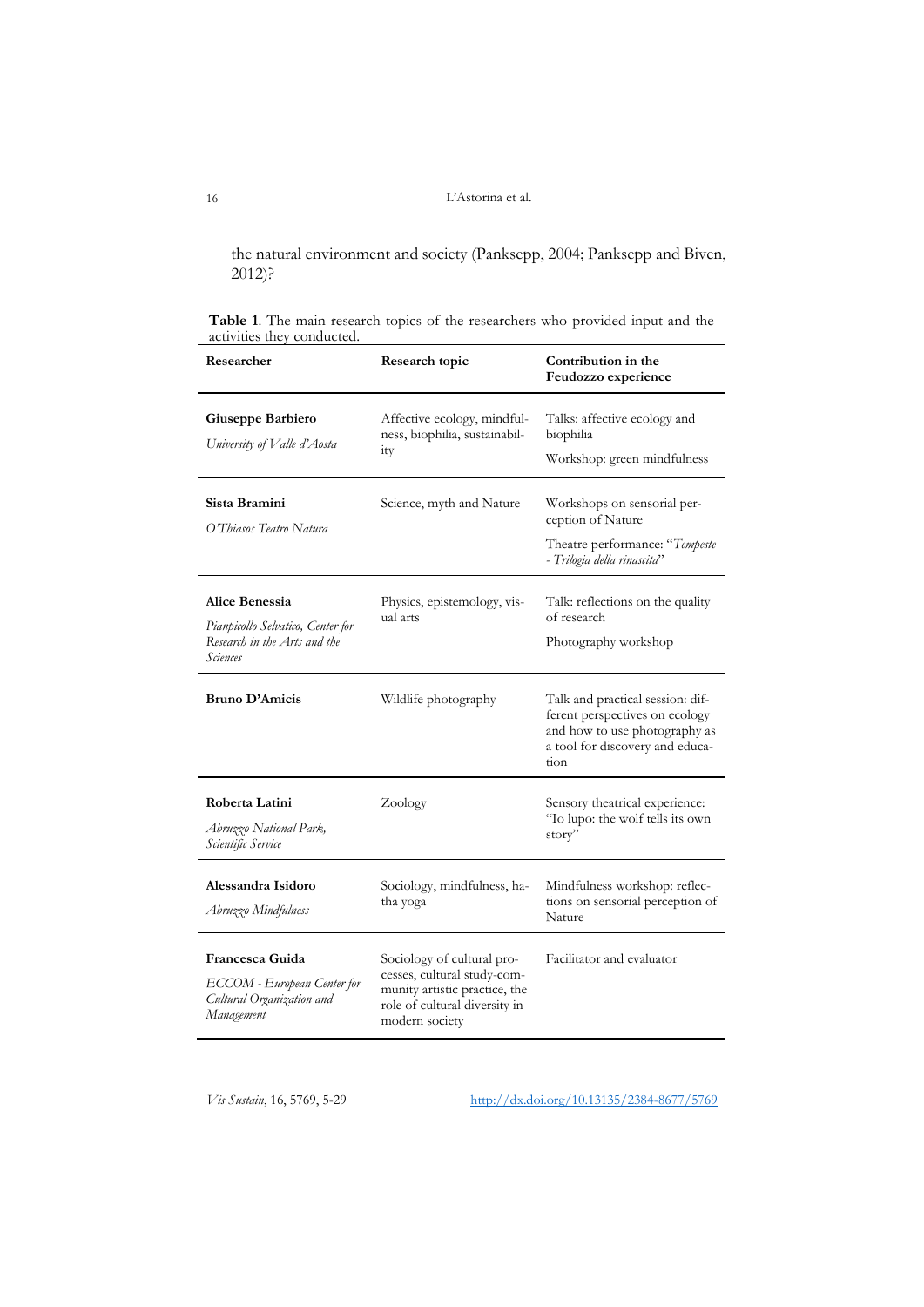The exploration of these questions didn't take place by walking from one LTER-Italy site to another, as in the previous Cammini LTER, but through a different kind of movement, an inner one, guided by unique experiences, alternated with moments for reflecting and debating all together on the proposed themes. The dialogue between researchers from different disciplines and cultural backgrounds, in a suggestive and intimate location, helped the participants to arouse new ideas, feelings and attitudes, accompanying them in a path of selfdirected learning about their way of doing and communicating science.

Participants alternated activities in the field conducted as workshops with input lectures on the different topics. During the evening, moments for reflecting and debating all together on the daily experiences were organized and facilitated (Falchetti and Guida, 2021), each participant being asked to share impressions and emotions through a notebook and by writing on post-it notes, then collected in cumulative posters (**Figure 3**).



**Figure 3**. Objects used during the activities and natural elements of the CaFe setting (Photo credits: Sarah Gregg and Amelia De Lazzari)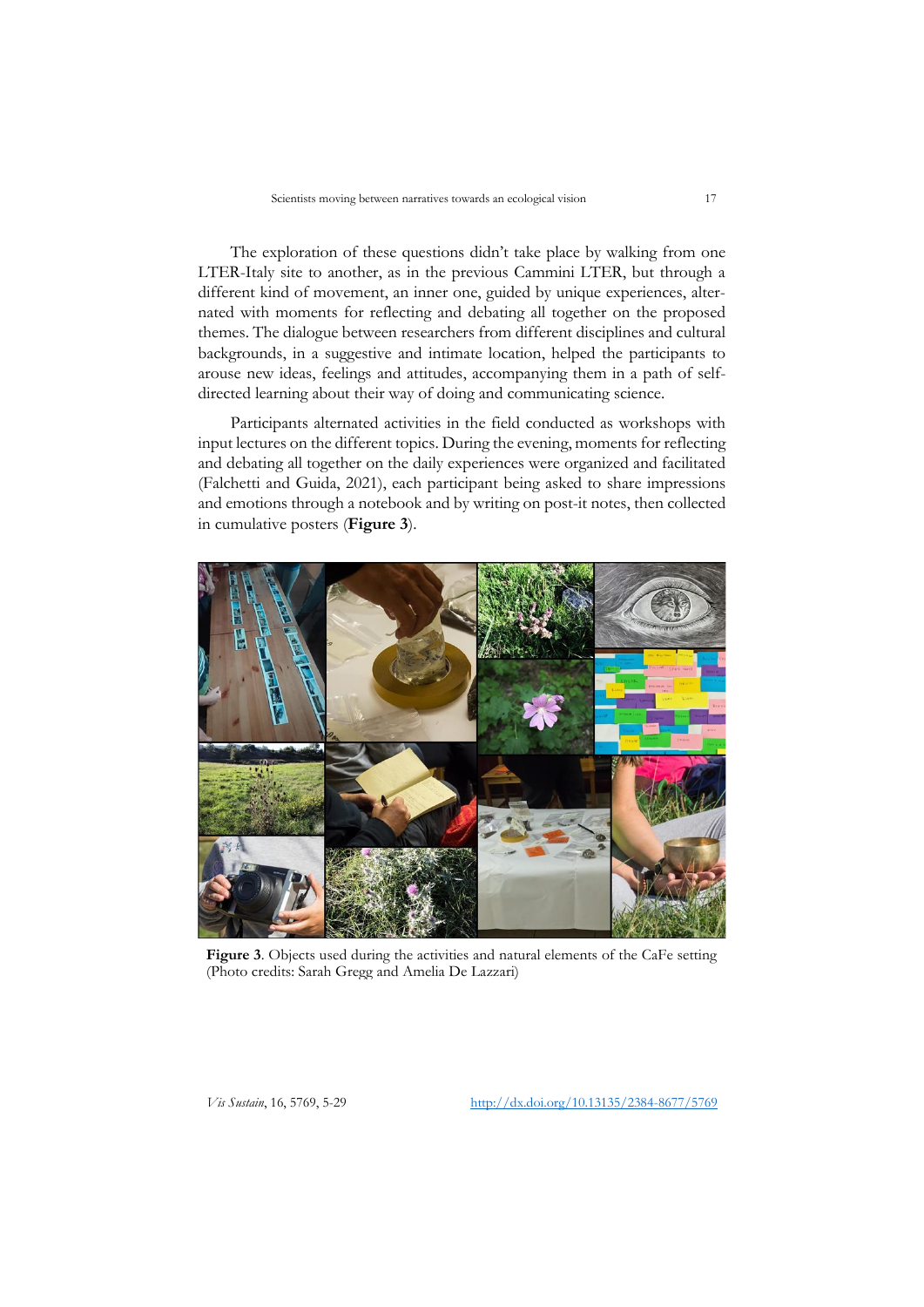The activities during the five-days experience were documented by a photographer and by an artist. Most of the experiences are fully described in other papers from this issue (Barbiero, 2021; Benessia, 2021; Bramini, 2021; D'Amicis, 2021).

## **4. The CaFe concept**

During CaFe, we launched a reflection about specialisation, fragmentation of knowledge fields and difficulties in communicating across their boundaries. According to Kuhn (1962), different disciplines convey different ontologies and these can influence our vision and relationships with society and Nature. Science does indeed offer a powerful narration, but it has revealed its limits and cannot offer by itself answers to the complexity and uncertainty of our times (Waltner-Toews et al., 2020). This is a reason why we decided to choose *narration* and *narrative* as two of the leading concepts of CaFe conversations. The idea was to act as storytellers in a special "Cammino", confronting alternative narrations and their particular languages and questioning if and how to integrate them into our thinking and research methods.

Scholars have widely explored the meaning of *narration* and *narrative*. Pedagogists (Bruner, 2003), biologists-cyberneticists (Bateson and Bateson, 2004), neuroscientists (Damasio, 2012), and anthropologists (Clifford, 1997), have described *narration* as a way of thinking, a process whereby brain translates physical experiences and mental activity, a tool for interpretation and communication, a representation of reality in language. Human cultures develop as they are shaped through narrations, which both become and define cognitive and perceptive cultural paradigms, with greater or lesser awareness of the limits and potentialities of a given and other narrations.

Here we follow the definition of narrative proposed by Giampietro (2021): an epistemic device used by human beings to identify and describe relevant causal relations over events, which is necessarily based on a given point of view of the external world. To describe complex observed systems, scientists apply a finite set of attributes, selected on the basis of a prevalent narrative. In this sense, narratives can address complexity because they are not about objective reality, but are statements of what is significant (Allen and Giampietro, 2006).

Another key concept for CaFe was *Nature*. During the workshops our visions and descriptions of Nature were explored and discussed to discover ways in which an ecological vision and natural essence can coexist. What is our personal relation with and experience of Nature? How do we approach our studies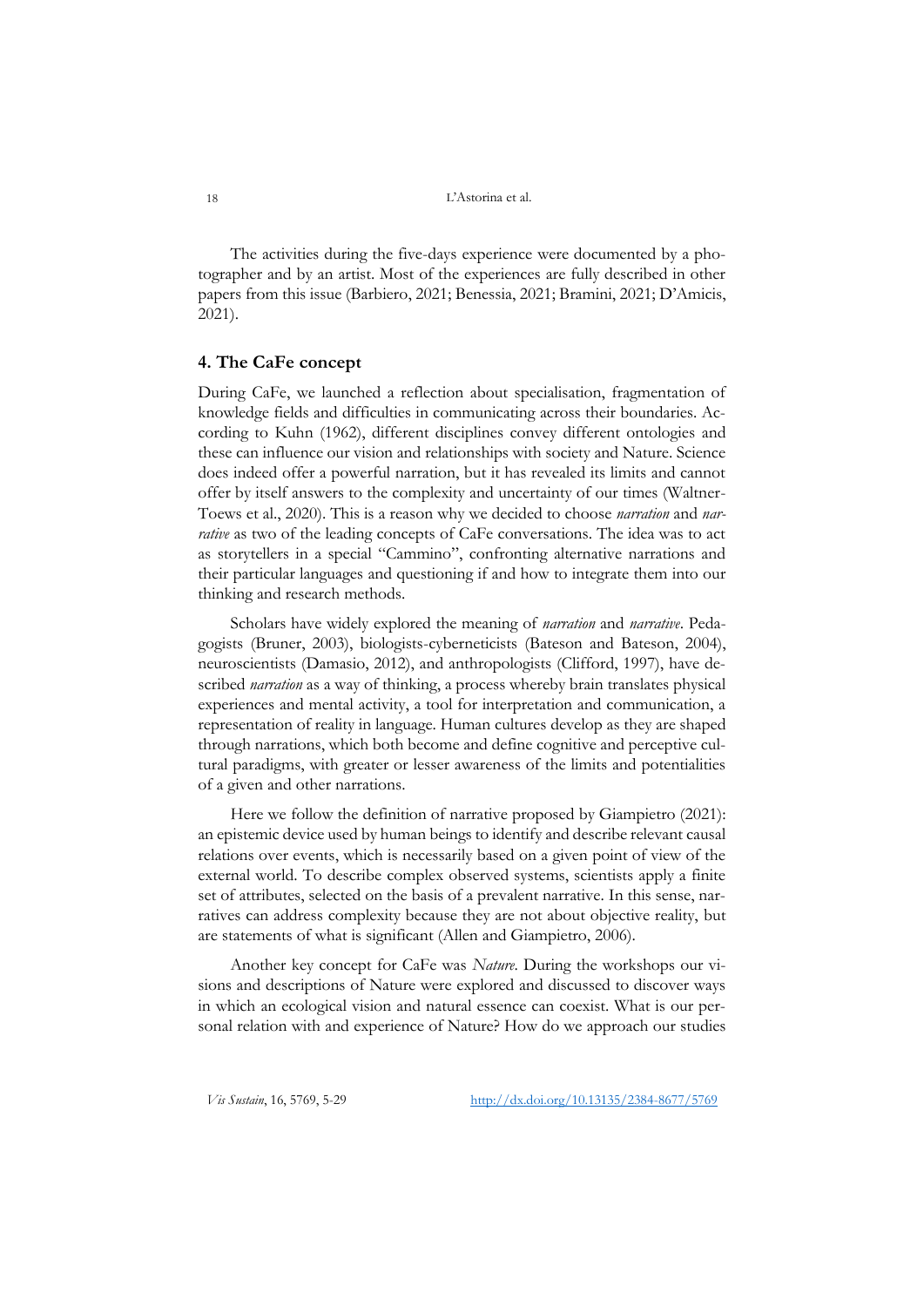on the natural environment? What are our interests and attitudes towards it? During his seminars on Affective Ecology, Giuseppe Barbiero (2021) highlighted some limits of traditional ecology and stimulated a lively debate on the opportunities offered by other ecological models which include affective and emotional elements, practices and relationships of care, able to reconstruct or recreate connections and bonds - old and new - with Nature. The mindfulness practices experienced by the participants awakened an unexpected sense of affiliation and trust, affective attitudes towards Nature.

As a way of provoking collective reflection, Alice Benessia (2021) proposed a historical account of how science and technology have been defined, legitimized and demarcated over the course of the past three centuries, from the early stages of scientific and industrial revolution to the contemporary age. She considered a variety of figures ranging from scientists from different disciplines to philosophers, sociologists, public officials and entrepreneurs, showing the evolution of the narrative of science and technology over time, and so leading to an intense discussion of the present condition of researchers.

## **5. The artistic experience of CaFe**

Art and artistic research were also central in the CaFe program. Art - music, theatre, photography, dance, visual arts - allows experimentation at a multiplicity of descriptive levels and dimensions, but also to explore other expressive forms, such as "sonification", the movement between art and science describing natural phenomena by means of musical notes and scores (Vicinanza, 2004). Participants of CaFe were introduced to the artistic dimension by Sista Bramini @TeatroNatura (2021) through her workshops offering perceptive-motorial experiences, inspiring different perceptual experiences, through theatre gestures and direct contact with natural elements, fostering new "embodied" and emotional knowledge. Her theatre performance "Tempeste - Trilogia della rinascita", where science, myth and Nature interact, opened new cognitive, sensorial horizons and emotional resonances in the participants, totally new to some of them.

The wildlife photographer Bruno D'Amicis (2021) offered different perspectives for ecological research, which introduced natural complexity and challenged descriptive and emotional dimensions. He introduced the transformative and introspective power of photography, where the relationship with Nature generates knowledge, empathy with natural elements and a feeling of belonging. Photographing Nature, according to D'Amicis' vision, is an ethical and personal pathway towards an intimate perspective. The role of *beauty* in the relationship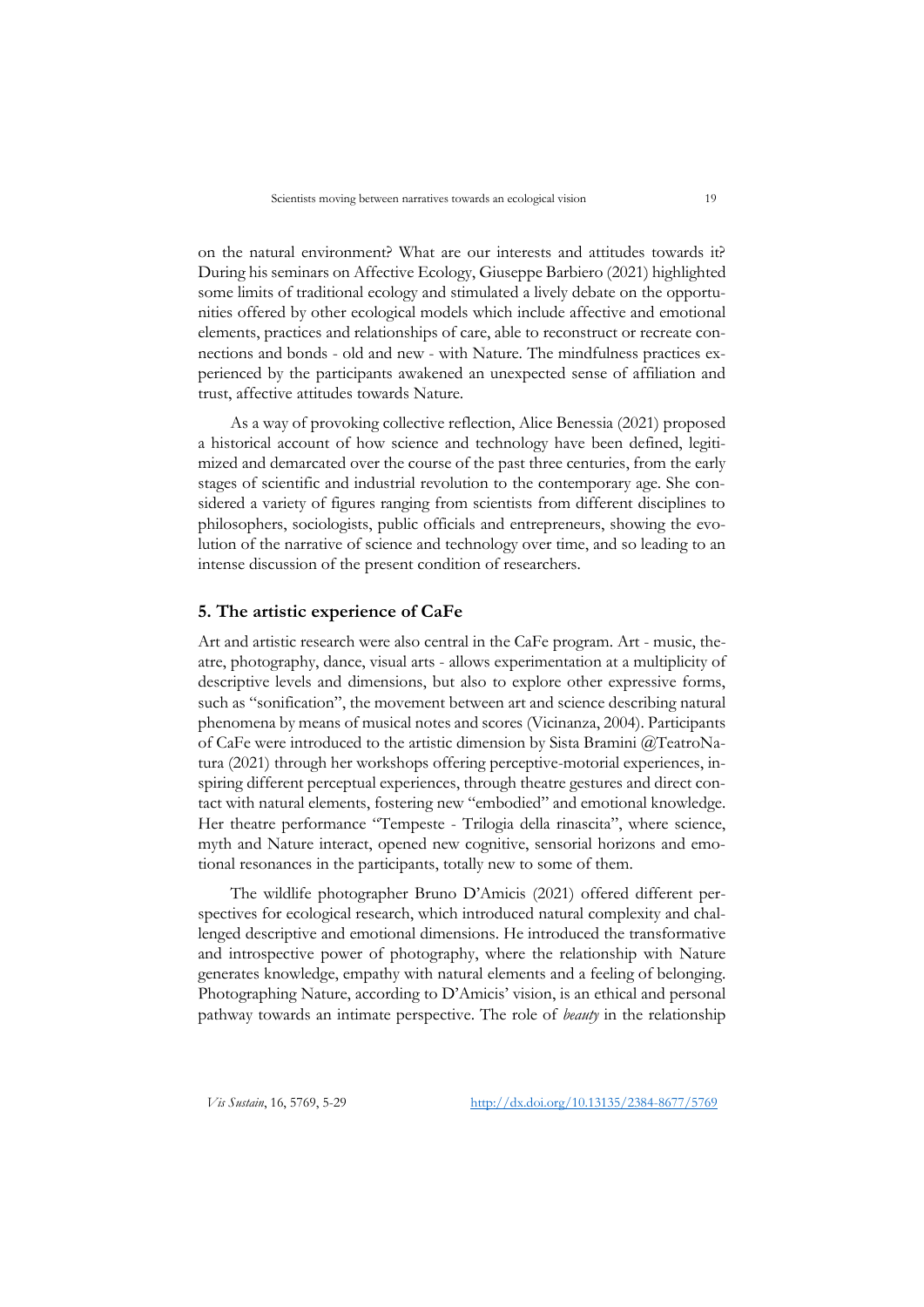with Nature, even if not introduced as a specific topic by the researchers, shaped the whole experience in Feudozzo. The natural place played a role in triggering the participants' aesthetic sense and emotions, while the wildlife photographs by D'Amicis revealed the possibility of harmonizing a rigorous research approach with a fascinated observation of Nature. Beauty is generally ignored in scientific research and mainly considered as an aesthetic category in ecological studies. On the contrary, it can be a potent narrative element and direct ways of knowing and affective attitudes towards Nature. In the case of the perception of ecologicalsustainable futures, beauty is a value and an intellectually stimulating resource that combines aesthetic artistic significances with the ecological and ethical ones of sustainability. Studying the "environmental aesthetic" leads to recognition of the aesthetic appreciation of the natural environment plays a leading role in human relationships with Nature. From all these perspectives, the artistic-aesthetic experience taking place during CaFe represents a possible experimental model for conceiving a new, richer and more complex ecological research that is interand transdisciplinary and also multidimensional.

# **6. Concluding reflections and perspectives**

According to UNESCO (2000) and the World Science Forum (2019), peace, cooperation, democracy, social dialogue and inclusion, justice, and equity are all values and objectives that science should embed. Similarly, Agenda 2030 considers and asks for actions, proposing a new ecological vision which includes peace, justice, equity, equal rights, well-being and quality of life on Earth in its call for the strategy "Changing our world". This invokes a deep cultural change in the usual scientific models, to make it possible to effectively face complex socioenvironmental reality (Kelly et al., 2019). However, most scientists remain oriented towards technology and productivity, rather than towards new ways of thinking, new ethics, and social commitments. Only in recent years has postnormal science (Funtowicz and Ravetz, 1993) challenged prevailing models, testifying that the path for changing is difficult, but necessary and possible.

The ecological researcher's path should promote a thinking, attitudinal and behavioural transformation towards sustainability and peace with Nature. This path should address the researcher towards balance and harmony between personal realization and socio-environmental wellbeing. Achieving these goals also depends on the researchers' feelings and not merely on their technical expertise. During "Cammini LTER" LTER researchers started exploring ways to improve their dialogue with society, aiming to overcome the communication gap and introducing people to unfamiliar forms of LTER research, while fostering an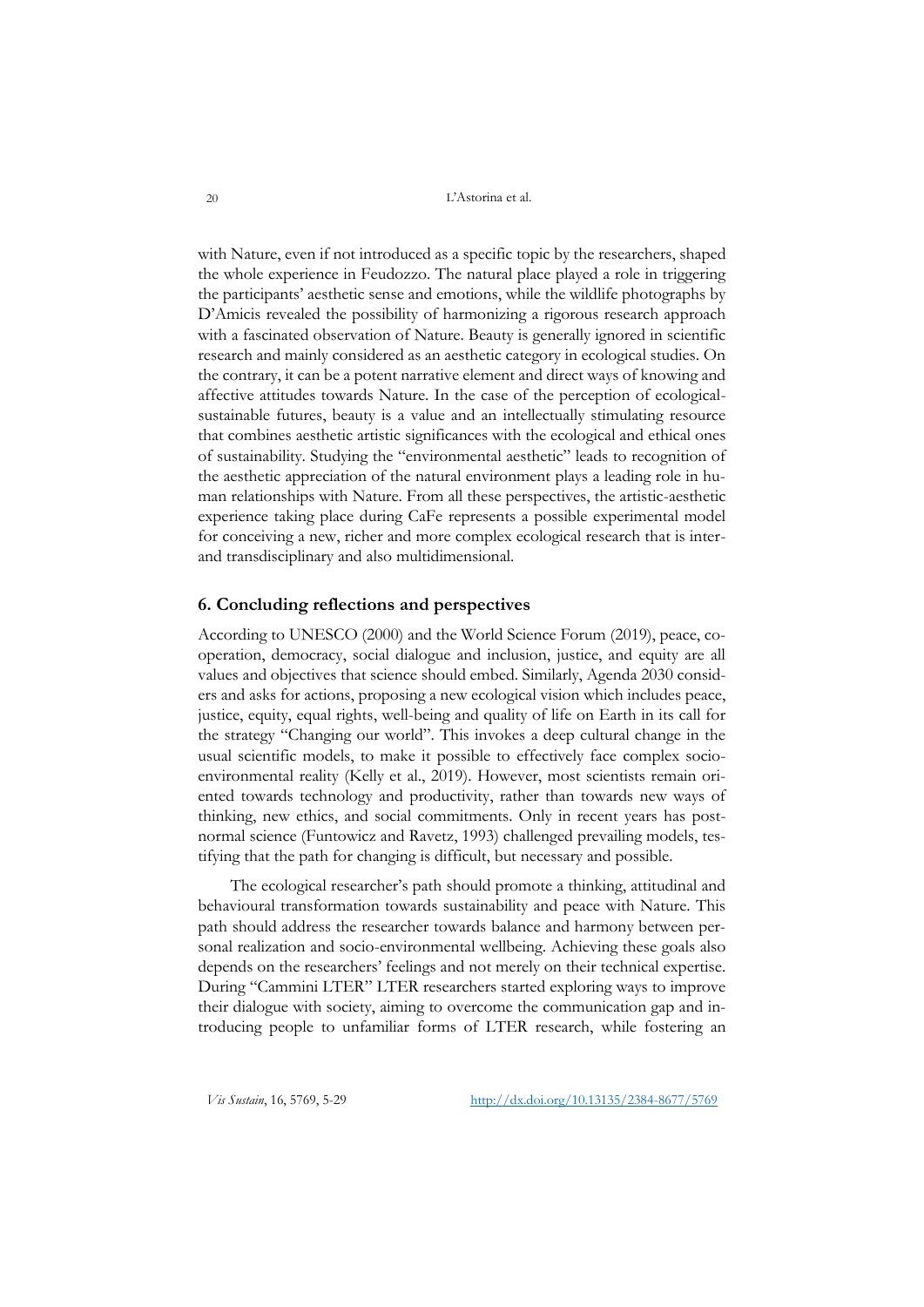intimate link with Nature. Out of this experience, an internal critical debate began concerning the necessity to explore different forms of sensing and knowing, challenging well-established rules and models, the impulse which led to the CaFe experience.

The visions and lessons learnt during CaFe were various, reflecting the heterogeneity of expertise, interest and expectations of the participants. Some of them are described in the paper by Falchetti and Guida (2021), who analyze in detail the outcomes of the discussion during the experience as well as the answers to a questionnaire the participants were asked to fill-in, in order to collect their feedback after the experience.

In this extraordinary pandemic period, where the relevance of science for society has become evident but also controversial in public debate, the answers of the participants made us appreciate the relevance and the challenge that this experience - using unusual practices and informal settings to promote reflexive and responsible attitudes - can represent for scientists invited to move outside the comfort zone of their institutional workplace. The impressions reported by the participants, the words and the expressions used to describe them, confirmed the initiative as an opportunity - unusual for their scientific paths - where scientists could reflect on their research practices and narratives.

One of the main topics that emerged as a challenging issue concerned the sense of "belonging to a scientific community", despite different areas of specialisation and fragmentation of knowledge fields. Moreover, the necessity to move beyond the common idea of communication as a process of "transmission" of scientific contents from those who are supposed to know (scientists or experts) to those who don't know (the public) emerged. For example, in Sista Bramini's workshop communication was experienced as a process of mutual listening between different forms of knowledge and narratives, revealing the weakness of only referring to one's own perspective when faced with planetary challenges. If considering ecosystems and biodiversity - as well as the responsibility towards them - does not only imply facts and data but also values to be shared among all social actors, then collaboration is necessary among all different players who live in, manage, or study a territory. Within this scenario, communication becomes a necessary precondition to allow relationships between actors to become more intimate and aware and to make all take care of the environment in a constant and effective way (Folke et al., 2011; Jamieson, 2011).

Sharing ecology entails the potential to create an intimate bond with nature and the territory. During CaFe, most participants experienced another type of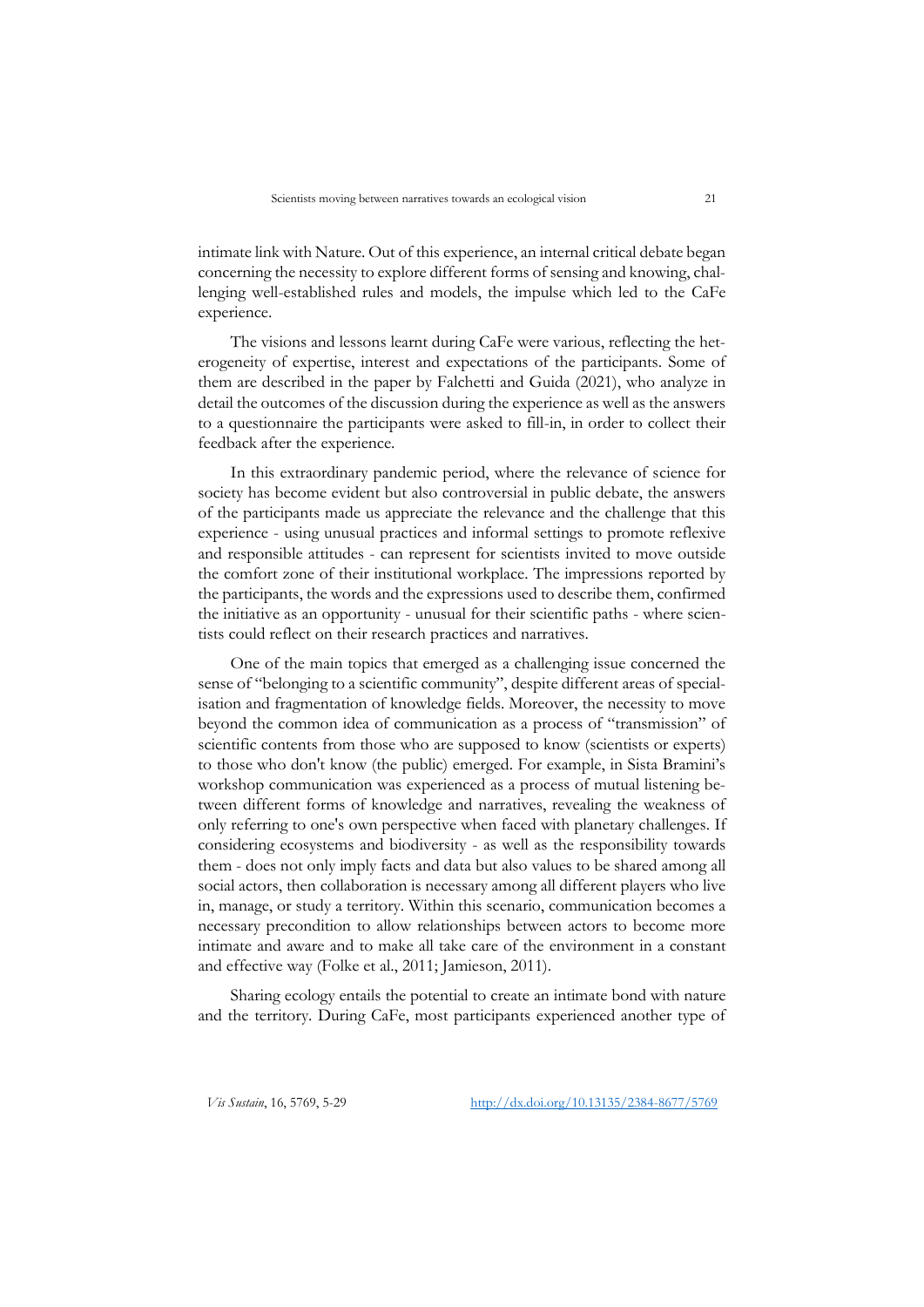knowledge of the places and communities they are studying, based on qualities connected with emotions and with a peculiar kind of perception, which deeply bond us with Nature and can fruitfully coexist with scientific and rational knowledge and words (Harding, 2011; Barbiero, 2011, 2014). Gathering theoretical knowledge together with sensory experiences and approaching Nature from different points of view (scientific, artistic and well-being), which was the main aim of CaFe, led the participants to start integrating in their research an inner dimension, including emotion and affectivity, thereby enriching knowledge building.

An important part of these reflections was dedicated to research practices. Participants focused on how their habit of being "caged in rigid and bureaucratic schemas", including automatisms and repetitiveness in actions, can be an obstacle when they are asked to engage in dialogue with society. Within this context, the necessity to acquire skills in communicative contexts cannot be disconnected from the need to develop a new inner attitude, welcoming plurality and transdisciplinarity in their scientific approach. They also expressed the willingness to continue along this new path, seeking ways of finding and sharing alternative experiences and approaches within daily experiences. Some of them criticized the conditions of research work, characterized by excessive competitiveness, as a limiting factor in the communication among colleagues.

All the participants agreed that, while the traditional formula of Cammini LTER is still a desirable one for the future, the CaFe experience represented a new starting point for reflecting and linking together the different paths explored as well as the valuable knowledge encountered along the way.

## **Acknowledgements**

We wish to express our gratitude to the CaFe participants, who embraced with open hearts and minds the different experiences proposed. We are grateful to the authors who submitted their manuscripts to this Special Issue and to the nine reviewers for their time, attentive criticisms and constructive comments and suggestions. Our special thanks to Giuseppe Barbiero and Martin Dodman, Editors in chief of *Visions for sustainability* for their kind assistance and technical support.

# **References**

Allen, T.F.H. and Giampietro, M. (2006). Narratives and Transdisciplines for a Post-industrial world. S*ystems Research and Behavioural Science*, 23, 595-615.

*Vis Sustain*, 16, 5769, 5-29 [http://dx.doi.org/10.13135/2384-8677/5](http://dx.doi.org/10.13135/2384-8677/)769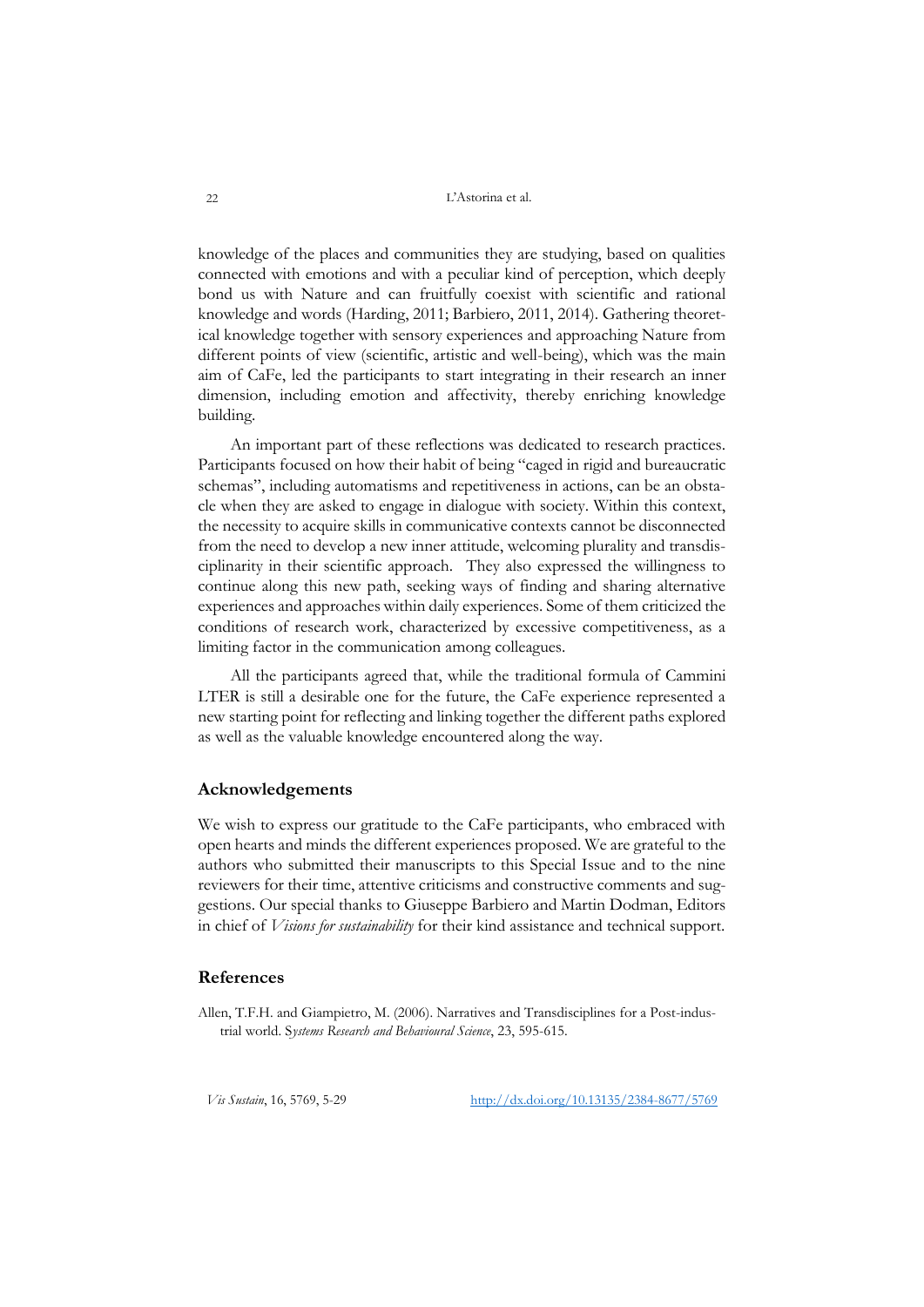- Avveduto, S., Luzi, D. and Valente, A. (2012). Comunicazione scientifica e società. Considerazioni in merito al Public Understanding of Science. In: Valente, A. (Ed), *Trasmissione d'élite o accesso alle conoscenze?* Franco Angeli Editore, Milano.
- Barbiero, G. (2011). Biophilia and Gaia: Two Hypotheses for an Affective Ecology. *Journal of Biourbanism, 26 (1)*, 1-27.
- Barbiero, G. (2014). Affective Ecology for Sustainability. *Visions for sustainability, 1*, 20-30.
- Barbiero, G. (2021). Affective Ecology as development of biophilia hypothesis. In L'Astorina, A., Bergami, C., De Lazzari, A., Falchetti, E. (Eds.). Special Issue "Scientists moving between narratives towards an ecological vision". *Visions for Sustainability*, 16, 5575, 42-76.<http://dx.doi.org/10.13135/2384-8677/5575>
- Bateson, G. and Bateson, M.C. (2004). Angels Fear. Hampton Press.
- Benessia, A. (2021). "I simply didn't think, ok?" Some reflections on the quality of scientific research. In L'Astorina, A., Bergami, C., De Lazzari, A., Falchetti, E. (Eds.). Special Issue "Scientists moving between narratives towards an ecological vision". *Visions for Sustainability*, 16, 5766, 77-101[. http://dx.doi.org/10.13135/2384-8677/5766](http://dx.doi.org/10.13135/2384-8677/5766)
- Benessia, A. and Funtowicz, S. (2013). Ottimizzare, sostituire e sconfiggere. I proiettili d'argento dell'innovazione. In: Jasanoff, S., Benessia, A. and Funtowicz, S. (Eds), *L'innovazione tra utopia e storia*. Codice Edizioni, Torino.
- Benessia, A., Funtowicz, S., Giampietro, M., Guimarães Pereira, Â., Ravetz, J., Saltelli, A., Strand, R. and van der Sluijs, J. P. (2016). The Rightful Place of Science: Science on the Verge. Tempe, AZ: Consortium for Science, Policy and Outcomes.
- Bergami, C., L'Astorina, A., Pugnetti, A. Eds. (2018). *I Cammini della rete LTER-Italia. Il racconto dell'ecologia in cammino*. Book in Italian. CNR Edizioni.
- Bramini, S. (2021). TeatroNatura® in Feudozzo. Perceptive attention and bodily im-pulses, traditional song, and narration of an ancient myth in natural spaces as a contribution to a new sustainability culture. In L'Astorina, A., Bergami, C., De Lazzari, A., Falchetti, E. (Eds.), Special Issue "Scientists moving between narratives towards an ecological vision". *Visions for Sustainability*, 16, 5767, 102-114. [http://dx.doi.org/10.13135/2384-](http://dx.doi.org/10.13135/2384-8677/5767) [8677/5767](http://dx.doi.org/10.13135/2384-8677/5767)
- Bruner, J. (2003). *Making stories*. Harvard University Press.
- Bucchi, M. (2008). Of Deficits, Deviations and Dialogues –Theories of Public Communication of Science. In: Bucchi, M. and Trench, B. (Eds.), *Handbook of Public Communication*.
- Clifford, J. (1997). *Routes: Travel and Translation in the Late Twentieth Century*. Cambridge, MA, Harvard University Press.
- Criscuolo, L., Carrara P., Oggioni, A., Pugnetti, A. and Antoninetti, M. (2018a). Can VGI and mobile apps support Long Term Ecological Research? A test in remote areas of the Alps. In: Bordogna, G., and Carrara, P., (Eds), Mobile information systems leveraging volunteered geographic information for earth observation. *Earth Systems Data and Models* Vol 4. Springer, Cham.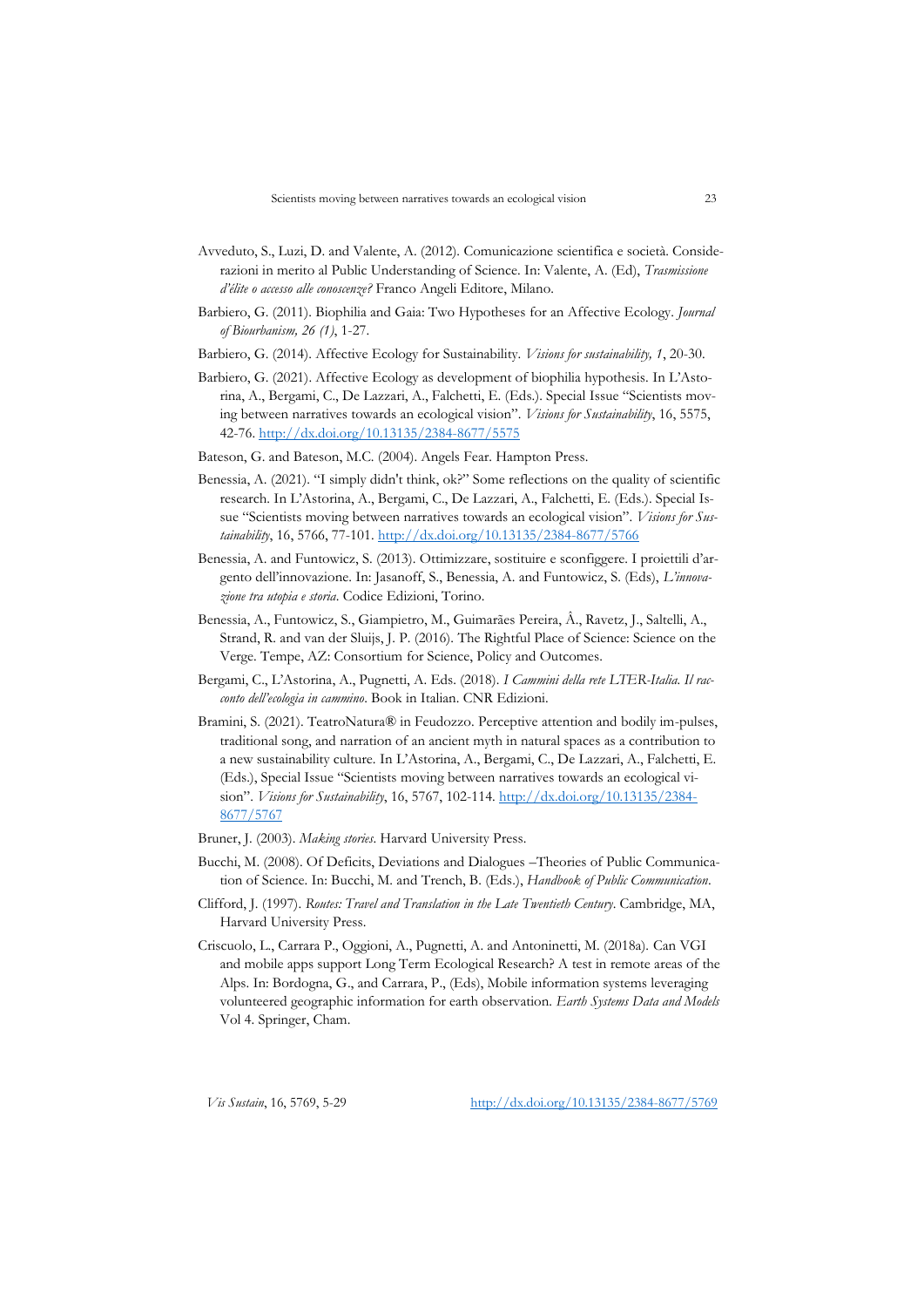- Criscuolo, A., Oggioni, A. and Campanaro, A. (2018b). La Citizen Science nei Cammini LTER. In: Bergami, C., L'Astorina, A. and Pugnetti, A. (Eds), *I Cammini della Rete LTER-Italia. Il racconto dell'ecologia in cammino*. Book in Italian. CNR Edizioni.
- D'Alelio, D. (2016). The Mesothalassia Bike-Tour: (Re) discovering water by riding with scientists. *Limnol. Oceanogr. Bull*. *25*, 1-7.
- D'Amicis, B. (2021). Growing up with nature photography. In L'Astorina, A., Bergami, C., De Lazzari, A., Falchetti, E. (Eds.). Special Issue "Scientists moving between narratives towards an ecological vision". *Visions for Sustainability*, 16, 5996, 115-120 <http://dx.doi.org/10.13135/2384-8677/5996>
- Damasio, A. (2012). *Self comes to mind: Constructing the Conscious Brain*. Vintage Publishing.
- Davies, S.R. (2014). Knowing and Loving: Public Engagement beyond Discourse. *Science and Technology Studies* 27 (3), 90-110.
- Dhiman, S. and Marques, J. (2016). Spirituality and sustainability: New horizons and exemplary approaches. Springer, Cham.
- EEA (2021a). Living in a state of multiple crises: health, nature, climate, economy, or simply systemic unsustainability? — European Environment Agency
- EEA (2021b). Building the foundations for fundamental change European Environment Agency.
- Falchetti, E. and Guida, M.F. (2021). Mapping steps along a pathway to evaluate an experiential transdisciplinary approach to professional learning for ecological researchers. In L'Astorina, A., Bergami, C., De Lazzari, A., Falchetti, E. (Eds.). Special Issue "Scientists moving between narratives towards an ecological vision". *Visions for Sustainability*, 16, 5773, 122-141.<http://dx.doi.org/10.13135/2384-8677/5773>
- Falchetti, E. and Utzeri, B. (2013). *I linguaggi della sostenibilità*. ANMS e-book, ISBN 978 88 908819 09
- Esbjörn-Hargens, S. and Zimmermann, M.E. (2009). Integral ecology uniting multiple perspectives on the natural world. Integral Books, Boston., 2009
- Folke, K., Jansson, A., Rockstrom, J., Olsson, P., Carpenter, S. R., Chapin III, F. S., Crepin, A-S., Daily, G., Danel, K., Ebbesson, J., Elmqvist, T., Galaz, V., Moberg, F., Nilsson, M., Osterblom, H., Elinor Ostrom, E., Persson, A., Peterson, G., Polasky, S., Steffen, W., Walker, B. and Westley, F. (2011). Reconnecting to the Biosphere. *Ambio* 40, 719– 738.
- Funtowicz, S. and Ravetz, J. (1993). Science for the post-normal age. *Futures* 25 (7), 739-755.
- Giampietro, M. (2021). Implications of Complexity Theory. In L'Astorina, A., Bergami, C., De Lazzari, A., Falchetti, E. (Eds.). Special Issue "Scientists moving between narratives towards an ecological vision". *Visions for Sustainability*, 16, 5995, 30-41. <http://dx.doi.org/10.13135/2384-8677/5995>
- Giatti, L.L. (2019). *Participatory Research in the Post-Normal Age - Unsustainability and Uncertainties to Rethink Paulo Freire's Pedagogy of the Oppressed*, Springer.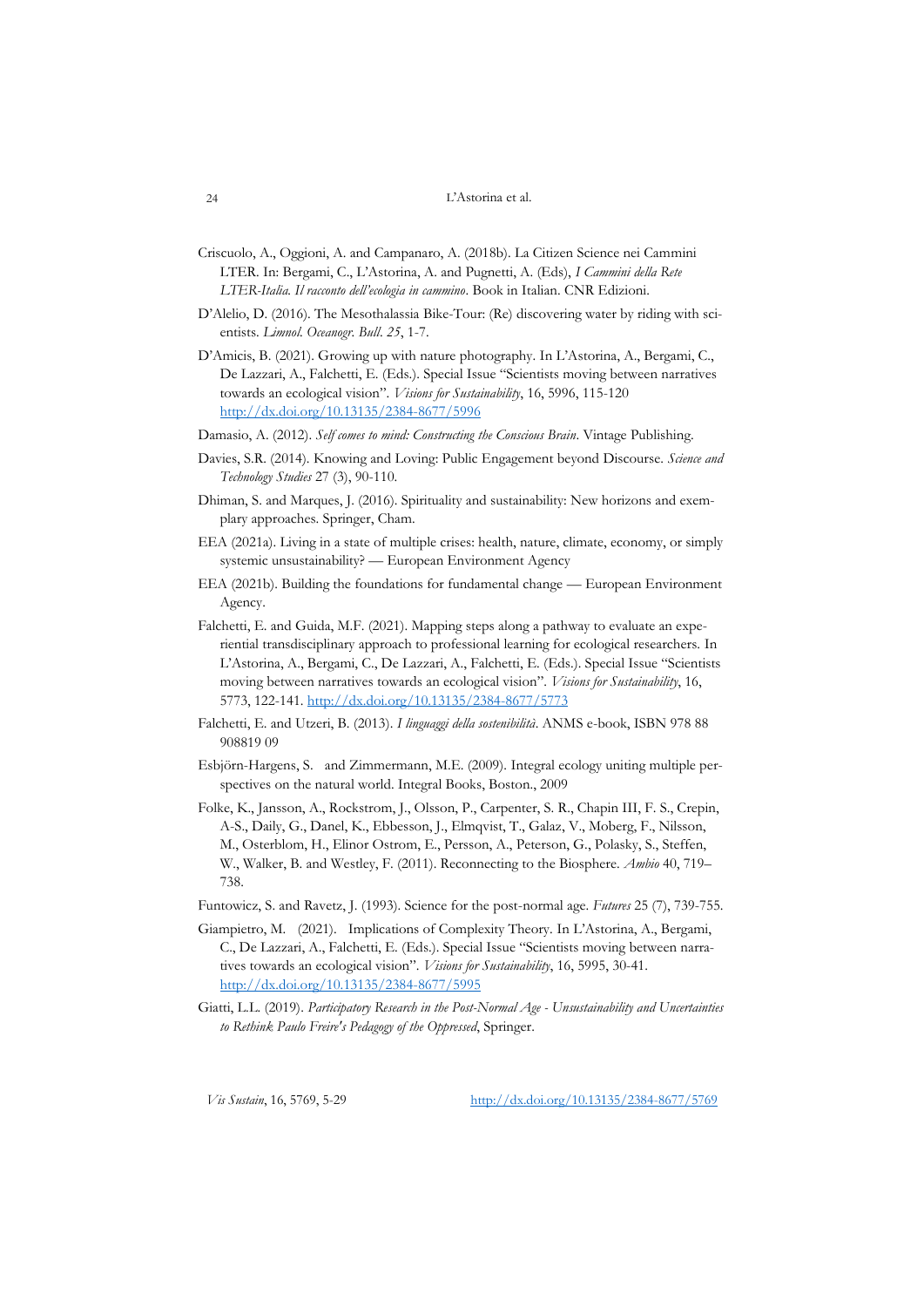- Glerup, C., Davies, S.R., and Horst, M. (2017). "Nothing really responsible goes on here": scientists' experience and practice of responsibility. *Journal of Responsible Innovation*, *4 (3)*, 319-336, DOI: [10.1080/23299460.2017.1378462](https://doi.org/10.1080/23299460.2017.1378462)
- Gray D. S. and Colucci-Gray L. (2018). Laying Down a Path in Walking: Student Teachers' Emerging Ecological Identities. *Environmental Education Research*, 25 (3), 341-364.
- Guida, M.F. and Falchetti, E. (a cura di) (2021). *Immaginari per il cambiamento. Visioni e pratiche artistiche per Taranto*, Pontecorboli, Firenze.
- Guimaraes Pereira, A. and Funtowicz, S. Eds. (2015). *Science, Philosophy and Sustainability. The end of the Cartesian dream.* Routledge, London and New York.
- Haberl, H., Winiwarter, V., Andersson, K., Ayres, R. U., Boone, C., Castillo, A., Cunfer, G., Fischer-Kowalski, M., Freudenburg, W. R., Furman, E., Kaufmann, R., Krausmann, F., Langthaler, E., Lotze-campen, H., Mirtl, M., Redman, C. L., Reenber,g A., Wardell, A., Warr, B. and Zechmeister, H. (2006). From LTER to LTSER: conceptualizing the socio-economic dimension of long-term socio-ecological research. *Ecology and Society, 11* (2), 13.
- Harding, S. (2011). *Animate earth*. Green Books.
- IPBES (2019). Global Assessment Report on Biodiversity and Ecosystem Services | IPBES. <https://ipbes.net/global-assessment-report-biodiversity-ecosystem-services>
- IPCC (2021). Climate Change 2021: The Physical Science Basis. Contribution of Working Group I to the Sixth Assessment Report of the Intergovernmental Panel on Climate Change [Masson-Delmotte, V., P. Zhai, A. Pirani, S.L. Connors, C. Péan, S. Berger, N. Caud, Y. Chen, L. Goldfarb, M.I. Gomis, M. Huang, K. Leitzell, E. Lonnoy, J.B.R. Matthews, T.K. Maycock, T. Waterfield, O. Yelekçi, R. Yu, and B. Zhou (eds.)]. Cambridge University Press.
- Irwin, A. (2008) Risk, Science and Public Communication. Third-order Thinking about Scientific Culture. In: Bucchi, M. and Trench, B (Eds), Routledge Handbook of Public Communication of Science and Technology, Londra, Routledge, 199-212.
- Jamieson, L. (2011). Intimacy as a Concept: Explaining Social Change in the Context of Globalisation or Another Form of Ethnocentricism? *Sociological Research Online* 16 (4), 15.
- Jensen, E. (2014). The problems with science communication evaluation. *J. Sci. Commun*., 13, p. 1
- Kelly, R., MacKay, M., Nash, K. L., Cvitanovic, C., Hallison, E. H., Armitage, D., Bonn, A., Cooke, S. J., Frusher, S., Fulton, E. A., Halpern, B. S., Lopes, P. F. M., Millner-Gulland, E.J., Peck, M. A., Pecl, G. T., Stephenson, R. L., and Werner, F. (2019). Ten Tips for Developing Interdisciplinary Socio-ecological researchers. *Socio-Ecological Practise Research*, 1, 149-161.
- Kjellström, S. and Mitchell, A. (2019). Health and healthcare as the context for participatory action research. *Action Research,* 17(4), 419–428. 10.1177/1476750319891468.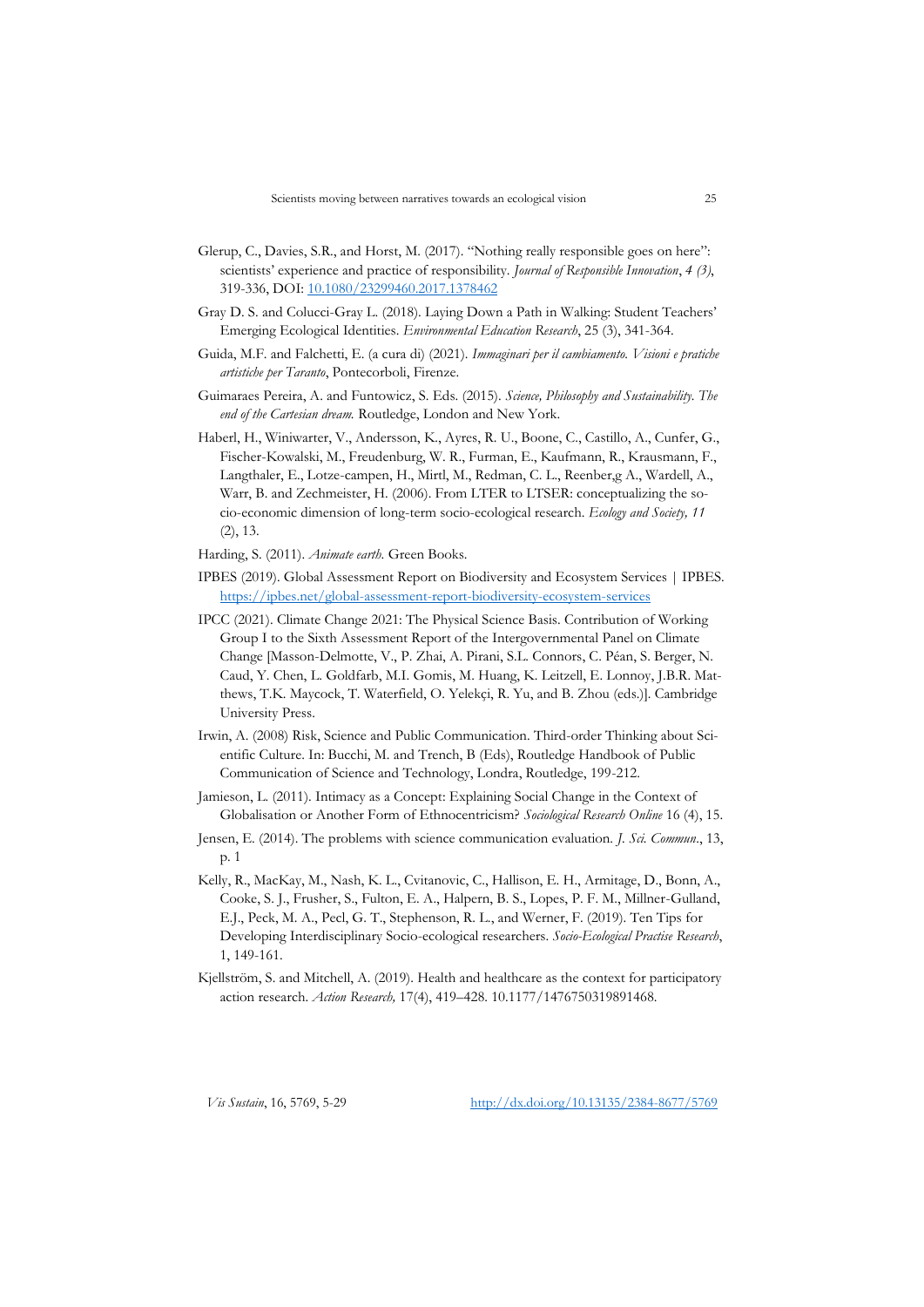- König, A. Ravetz, J., Raber, B., Stankiewicz, J., Rojas-Aedo, R., Hondrila, K. and Pickar, K .(2021) Taking the Complex Dynamics of Human–Environment–Technology Systems Seriously: A Case Study in Doctoral Education at the University of Luxembourg. Front. Sustain. 2: 673033. doi: 10.3389/frsus.2021.6730332021
- Kuhn, T. (1962). The Structure of Scientific Revolutions. Chicago, IL: The University of Chicago Press.
- L'Astorina, A. (2011). Researchers as Communicators  $-A$  survey on the public engagement of Italian Cnr research institutions. In: Valente, A. (Ed), *Sharing science - Researchers' ideas and practices of public communication*. Scienza Express Edizioni, Milano, ISBN 978-88- 96973-32-5.
- L'Astorina, A. (2021). Il rapporto scienza-società: una questione di comunicazione? in: *Il Governo dell'emergenza. Politica, scienza e diritto al cospetto della pandemia COVID-19*. In: Malvicini, M. (Ed), Editoriale Scientifica, 17-38.
- L'Astorina, A. and Di Fiore, M. (2017). A New Bet for Scientists: Implementing the Responsible Research and Innovation (RRI) Approach in the Research Practices. Rel.: Beyond Anthropocentrism, 5(2), 157.<https://doi.org/10.7358/rela-2017-002-last>
- L'Astorina, A. and Di Fiore, M. (Eds). (2018). *Scienziati in affanno? Ricerca e Innovazione Responsabili (RRI) in teoria e nelle pratiche*. CNR Edizioni.
- L'Astorina, A., Avveduto, S., Cerbara, L., and Valente, A. (2013). Practices and images of public communication by Italian scientists over the years. Science in Public Conference 2013, The University of Nottingham, July 22-23, 2013, 75–81. [https://scienceinpublic](https://scienceinpublicnetwork.files.wordpress.com/2013/12/sip13-proceedings.pdf)[network.files.wordpress.com/2013/12/sip13-proceedings.pdf](https://scienceinpublicnetwork.files.wordpress.com/2013/12/sip13-proceedings.pdf)
- L'Astorina, A., Bergami, C., D'Alelio, D., Dattolo, E. and Pugnetti, A. (2018a). What is at stake for scientists when communicating ecology? Insight from the informal communication initiative "Cammini LTER". *Visions for Sustainability 10*, 19-37.
- L'Astorina, A., Bergami, C. and Pugnetti, A. (2018b). Raccontare l'ecologia in cammino per aprirsi al mondo. In: Bergami, C., L'Astorina, A. and Pugnetti, A. (Eds), *I Cammini della Rete LTER-Italia. Il racconto dell'ecologia in cammino*. Book in Italian. CNR Edizioni.
- L'Astorina, A., Pelusi, A., Petrocelli, A., Portacci, G. and Rubino, F. (2018c). I Sea Futuring Tours nei Cammini LTER. In: Bergami, C., L'Astorina, A. and Pugnetti, A. (Eds), *I Cammini della Rete LTER-Italia. Il racconto dell'ecologia in cammino*. Book in Italian. CNR Edizioni.
- L'Astorina, A., De Lazzari, A., Bergami, C., Petrocelli, A., Portacci, G., Pugnetti, A. and Rubino, F. (2021). Da Bagnoli a Taranto alla ricerca di un futuro condiviso per il mare. In: Guida, M.F. and Falchetti, E. (Eds), *Immaginari per il cambiamento. Visioni e pratiche artistiche per Taranto*, Pontecorboli, Firenze, 45-49.
- Lubchenko, J. (1998). Entering the century of the environment: a new social contract for science. Science 279, 491-497.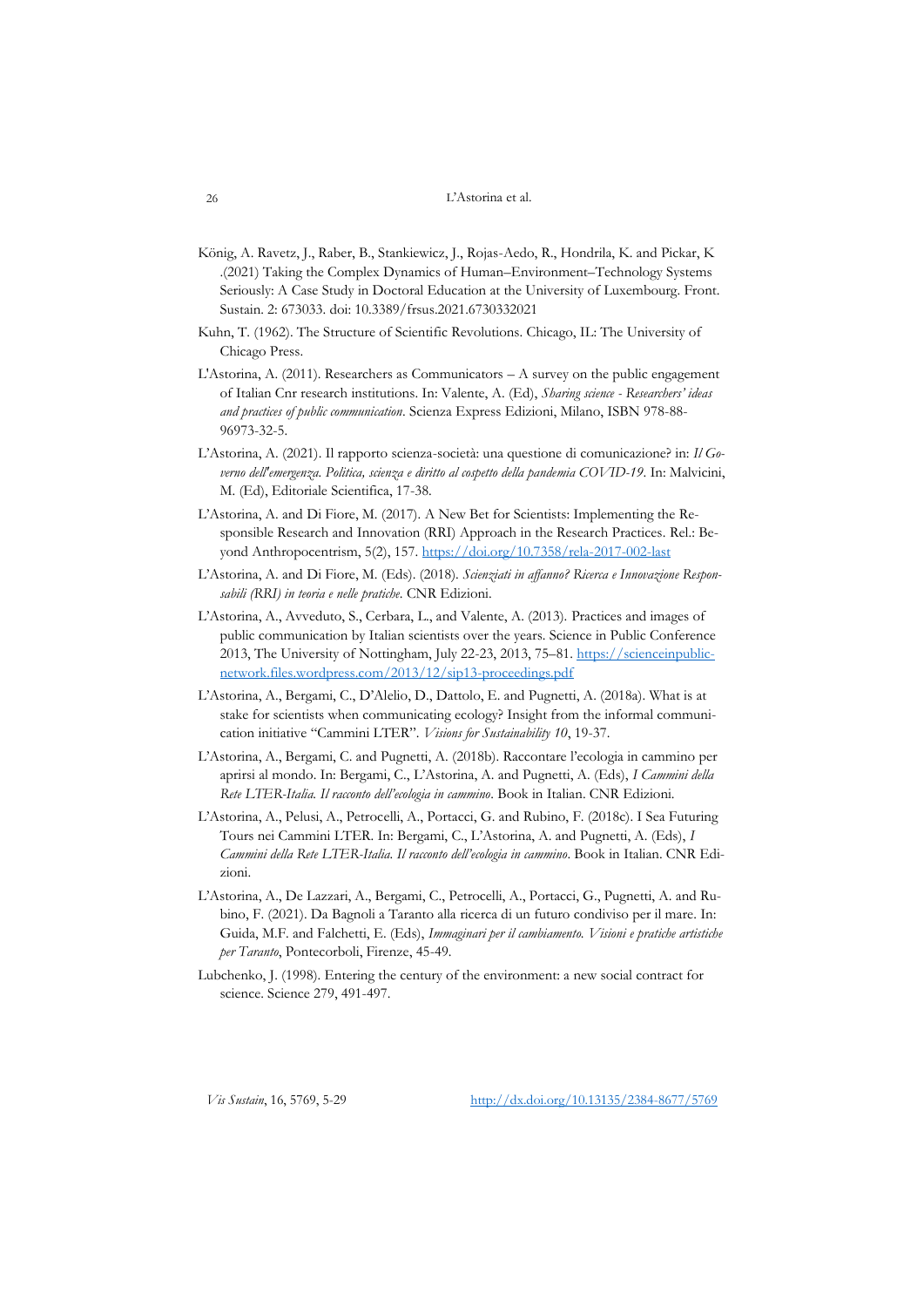- Maturana, H.R. and Varela, F.J. (1998) [1987]. *The Tree of Knowledge: The Biological Roots of Human Understanding*. Revised Edition. Boston and London: Shambhala Publications.
- Meijer, I., Mejlgaard, N., Lindner, R., Woolley, R., Rafols, I., Griesler, E., Wroblewski, A., Buehrer, S., Stilgoe, J., Tsipouri, L., Maroulis, N. and Peter, V. (2016). Monitoring the Evolution and Benefits of Responsible Research and Innovation (MoRRI): a Preliminary Framework for RRI Dimensions and Indicators. Paper for the OECD Blue Sky Forum 2016 (Final Version), July 15, 2016. Accessed April 18, 2021. [https://www.oecd.org/sti/105%20-%20Meijer\\_MoRRI\\_pa](https://www.oecd.org/sti/105%20-%20Meijer_MoRRI_paper_%20OECD_bluesky_16ul16_def.pdf)per<sup>%20OECD</sup> bluesky 16ul16 def.pdf.
- Millennium Ecosystem Assessment. (2005). Ecosystems and human well-being, volume 1: Current state and trends. Washington/Covelo/London: Island Press.
- Mirtl, M., Borer, E., Djukic, I., Forsius, M., Haubold, H., Hugo, W., et al. (2018). Genesis, goals and achievements of Long-Term Ecological Research at the global scale: A critical review of ILTER and future directions. *Sci. Total Environ.* 626, 1439- 1469.
- Mollenhauer, H., Kasner, M., Haase P., Peterseil J., Wohner C., Frenzel M., et al. (2018). Long-term environmental monitoring infrastructures in Europe: observations, measurements, scales, and socio-ecological representativeness. *Sci. Total Environ*, 624, 968–978.
- Nisbet, M. C., and Scheufele, D. A. (2009). What's next for science communication? promising directions and lingering distractions. *American Journal of Botany*, 96(10), 1767–177[8.](https://doi.org/10.3732/ajb.0900041) <https://doi.org/10.3732/ajb.0900041>
- Owen, R. (2011). "Responsible Research and Innovation: Options for research and innovation policy in the EU." Publications Office of the European Union. Last accessed July, 10th, 201[7.](https://ec.europa.eu/research/innovation-union/pdf/expert-groups/Responsible_Research_and_Innovation.pdf) [https://ec.europa.eu/research/innovation-union/pdf/expert-groups/Re](https://ec.europa.eu/research/innovation-union/pdf/expert-groups/Responsible_Research_and_Innovation.pdf)[sponsible\\_Research\\_and\\_Innovation.pdf.](https://ec.europa.eu/research/innovation-union/pdf/expert-groups/Responsible_Research_and_Innovation.pdf)
- Owen, R., Macnaghten, P. and Jack Stilgoe, J. (2012). "Responsible Research and Innovation: From Science in Society to Science for Society, with Society." *Science and Public Policy*, 39 (6), 751–760
- Panksepp, J. (2004). *Affective neuroscience. The Foundations of Human and Animal Emotions*. Oxford University Press Inc.
- Panksepp, J. and Biven, L. (2012). *The Archaeology of Mind: Neuroevolutionary Origins of Human Emotions*. New York, W.W. Norton and Company, Inc. ix + 547 pp.
- Panikkar, R. (2018). *Cultures and Religions in Dialogue: Pluralism and Interculturality*. Orbis Books
- Petriccione, B. (2018). I BioBlitz nei Cammini LTER. In: C. Bergami, A. L'Astorina and A. Pugnetti A (eds.), *I Cammini della Rete LTER-Italia. Il racconto dell'ecologia in cammino*. Book in Italian.
- Pugnetti, A. (2020). Voices from the water: experience, knowledge, and emotions in longterm ecological research (LTER Italy). *Advances in Oceanography and Limnology*, 11, 9508. DOI: [10.4081/aiol.2020.9508](https://doi.org/10.4081/aiol.2020.9508)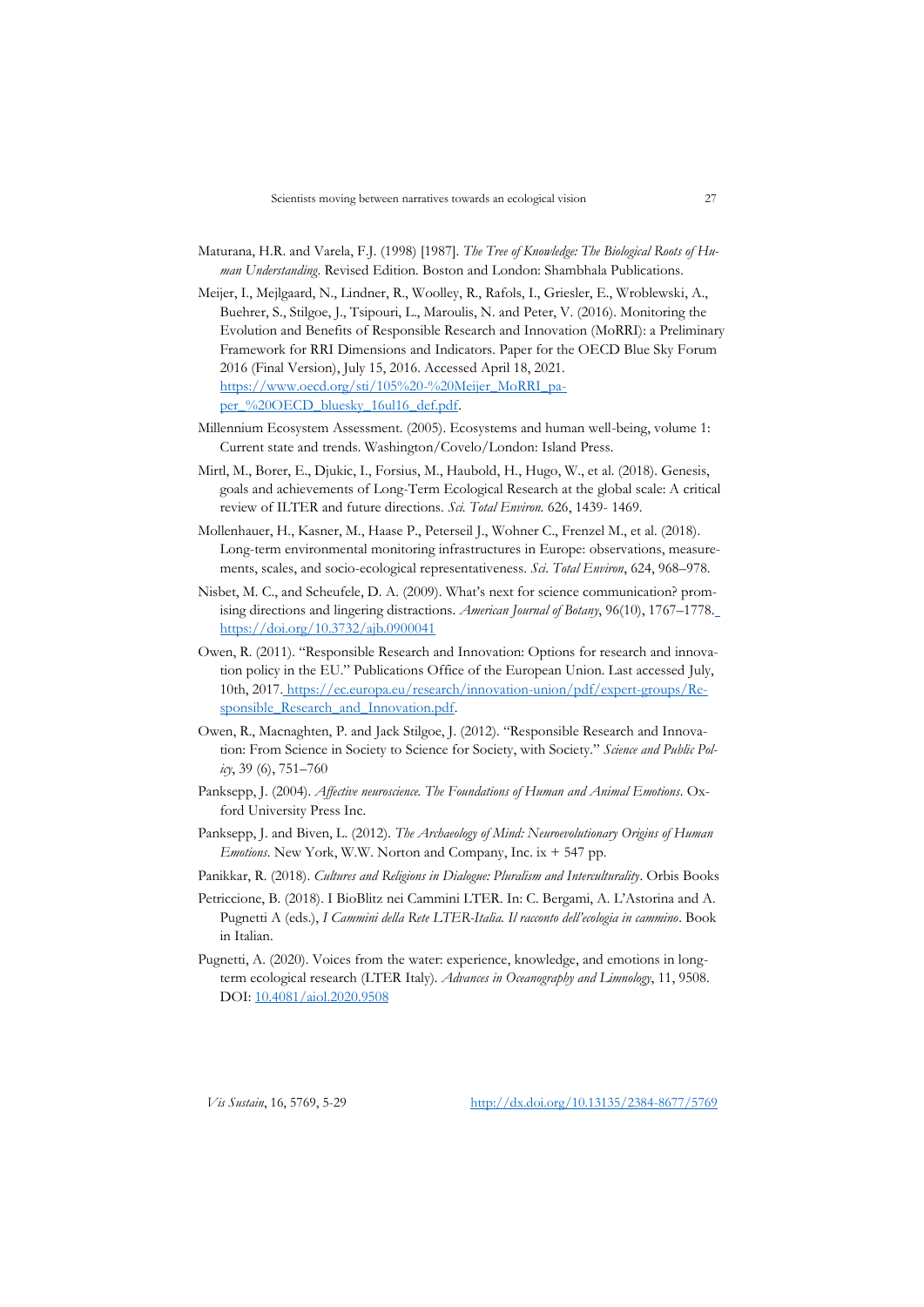- Pugnetti, A., De Lazzari, A., Bergami, C. and L'Astorina, A. (2019). Il dialogo dei ricercatori con la società civile. Esperienze e riflessioni dai cammini della Rete di Ricerca Ecologica a Lungo Termine LTER-Italia. *Museologia Scientifica Memorie* 20/2019, 127-134.
- Solnit, R. (2000). *Wanderlust: A history of walking*. New York, Penguin Books.
- Springgay, S. and Truman, S. E. (2019). *Walking methodologies in a more-than-human world: WalkingLab*. London: Routledge.
- SWAFS Program: Science with and for society. Available i[n:](http://ec.europa.eu/research/swafs/) [https://ec.europa.eu/re](https://ec.europa.eu/research/participants/data/ref/h2020/wp/2018-2020/main/h2020-wp1820-swfs_en.pdf)[search/participants/data/ref/h2020/wp/2018-2020/main/h2020-wp1820-swfs\\_en.pdf](https://ec.europa.eu/research/participants/data/ref/h2020/wp/2018-2020/main/h2020-wp1820-swfs_en.pdf)
- Tallacchini, MC. (2012). Sicurezze e responsabilità in tempi di crisi. *Rivista di diritto alimentare* Anno VI, n. 1.
- UCLG (2010). *Culture is the Fourth Pillar of Sustainable Development*. [https://www.uclg.org/si](https://www.uclg.org/sites/default/files/9890675406_%28EN%29_culture_fourth_pillar_sustainable_development_eng.pdf)[tes/default/files/9890675406\\_%28EN%29\\_culture\\_fourth\\_pillar\\_sustainable\\_deve](https://www.uclg.org/sites/default/files/9890675406_%28EN%29_culture_fourth_pillar_sustainable_development_eng.pdf)[lopment\\_eng.pdf](https://www.uclg.org/sites/default/files/9890675406_%28EN%29_culture_fourth_pillar_sustainable_development_eng.pdf)
- UNESCO (2000). *World Conference On Science - Science for the Twenty-First Century. A new Commitment (1999)*.<https://doi.org/10.1177/097172180000500104>
- United Nations (1992). *Agenda 21. Earth Summit, Rio de Janeiro* [https://www.un.org/esa/dsd/agenda21/res\\_agenda21\\_00.shtml](https://www.un.org/esa/dsd/agenda21/res_agenda21_00.shtml)
- Valente, A. (Ed.). (2011). Sharing science Researchers' ideas and practices of public communication. Scienza Express Edizioni - University Press Series.
- Varela, F.J., Thompson, E. and Rosch, E. (1991). The embodied mind: Cognitive science and human experience. Cambridge, MIT Press.
- Vicinanza, D. (2004). First results about sound synthesis and sonification within GRID. In Proc. of the UCM 2004 International Conference, Caserta, Italy.
- Waltner-Toews, D., Biggeri, A., De Marchi, B., Funtowicz, S., Giampietro, M., O'Connor, M. Ravetz, J., Saltelli, A. and Sluijs, J. (2020). Post-normal Pandemics: Why Covid-19 requires a New Approach to Science. Prog Med., 111(4), 202-204. doi: 10.1701/3347.33181.
- Wamsler, W. and Brin,k E. (2018). Mindsets for sustainability: Exploring the link between mindfulness and sustainable climate adaptation. *Ecol. Econom*. 151, 55-61.
- Wittmayer, J.M., Backhaus, J., Avelino, F., Pel, B., Strasser, T., Kunze, I. and Zuijderwijk, L. (2019). Narratives of change: How social innovation initiatives construct societal transformation. *Futures,* 112, 102433. doi 10.1016/j.futures.2019.06.005.
- World Science Forum (2019). *Science, Ethics and Responsibility*. (World Science Forum, Budapest). https://worldscienceforum.org/contents/ declaration-of-world-science-forum-2019-110073.